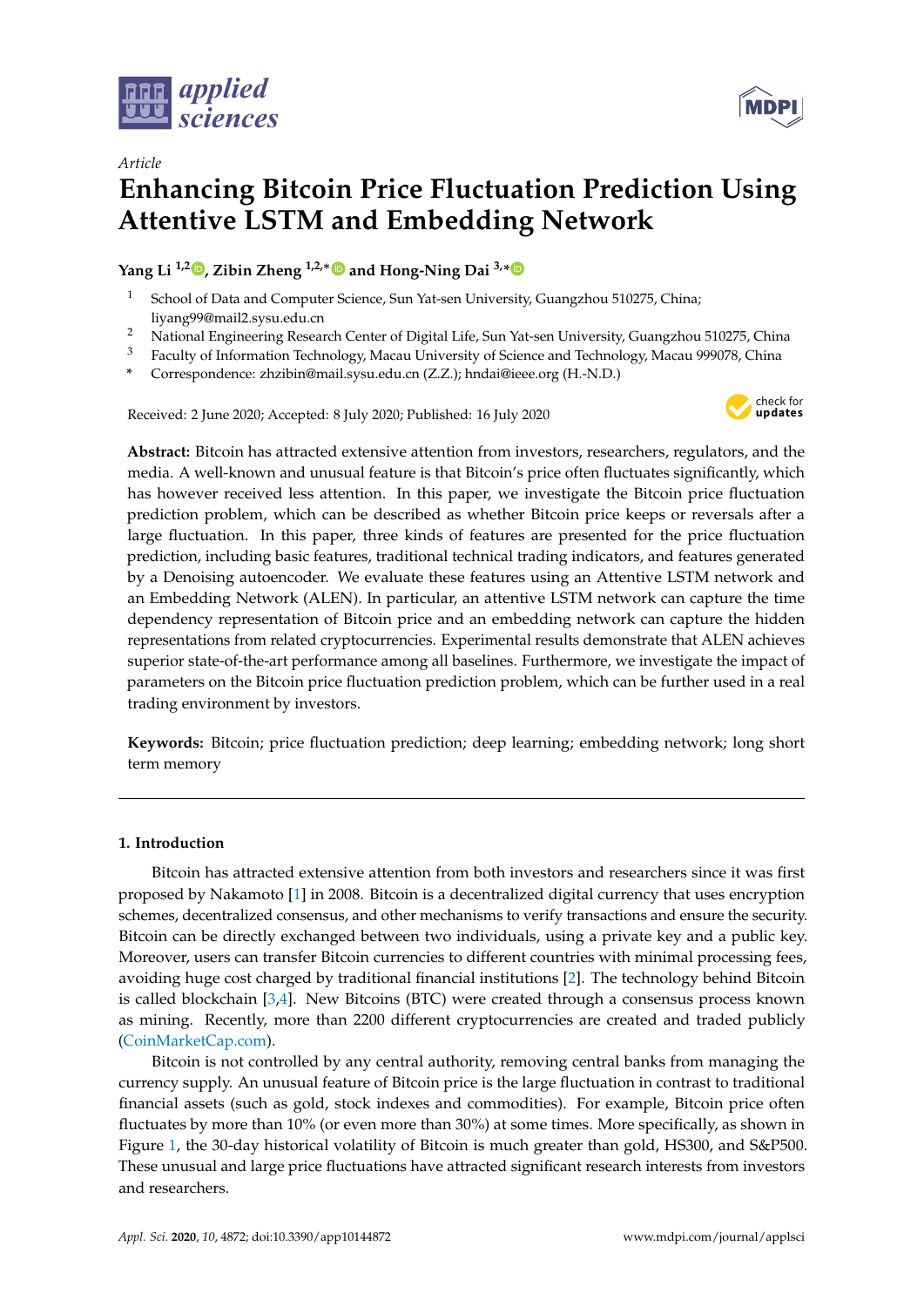<span id="page-1-0"></span>

#### *1.1. Motivation*

The large price fluctuation of Bitcoin was caused by many factors, which can be roughly divided into two categories. First, Bitcoin market is a newly developing market. There is no physical representation linked with this kind of virtual asset. Meanwhile, a large number of individual investors can be easily affected by market manipulation [\[5\]](#page-14-4), consequently making unreasonable decisions. All these issues (fake news, manipulation or other reasons) lead to a large price fluctuation of Bitcoin. Second, Bitcoin market lacks government regulation. Regulators in traditional financial markets are basically missing in the field of cryptocurrencies. For instance, fake news frequently affects the decisions of individual investors. BSV (Bitcoin Satoshi's Vision (BSV) is a variant of Bitcoin since 2018) increased from \$125 to \$251 on 2019.05.29 with the news that BSV would be backed by the Binance currency exchange. However, the price fell back to \$130 when the CEO of Binance clarified that this announcement was a fake news. In addition, Bitcoin is a global product that is affected by regulation around the world. For example, the sharp reduction in Bitcoin price by almost 50% in early 2018 was mostly caused by government regulations in South Korea and China, who forbid the initial coin offerings (ICOs).

We investigate the large fluctuation problem of Bitcoin price in this paper. In particular, we present a Bitcoin price fluctuation prediction problem since many investors care more about whether the sudden rise or fall is worth following. This problem can be simply described as the different behaviors of the Bitcoin price after a certain percentage change (i.e., rise or fall). For instance, if the Bitcoin price reverses after a rapid rising, following the rising price is harmful to investors since investors would make a loss in this case. Otherwise, if the price keeps rising after a rapid rising, it is good for investors since they can make more profits when following the rapid rising.

However, the historical data for this problem is limited since Bitcoin and other related cryptocurrencies have been active in trading since 2017 for most investors. It is difficult to use large interval data (e.g., day-level, and month-level data) because we can only obtain a few training samples. Therefore, we adopt the minute-level data in this paper. It implies that we can ignore the mining information (e.g., miners' revenue, mining difficulties, hash rate, transactions, fees, and so on) of Bitcoin. For instance, we use 1-min level data but the block of Bitcoin (e.g., transactions, fees, miners' revenue) generated approximately every ten minutes. Moreover, the change time of mining difficulties is much longer. Moreover, we do not consider the news information since it is hard to determine the authenticity of a news or predict the occurrence of emergencies. Therefore, we only adopt the minute-level price-based data. Price-based data can also reveal some manipulation behaviors. For instance, they show the same basic characteristics [\[6\]](#page-14-5): (1) Manipulators will gradually sell their cryptocurrencies when prices are rising. Otherwise, if they sell them when prices are falling, the prices will fall quickly. Hence, the trading prices will be quite low to them. (2) Manipulators will gradually purchase their cryptocurrencies when the prices are falling. Otherwise, if they purchase them when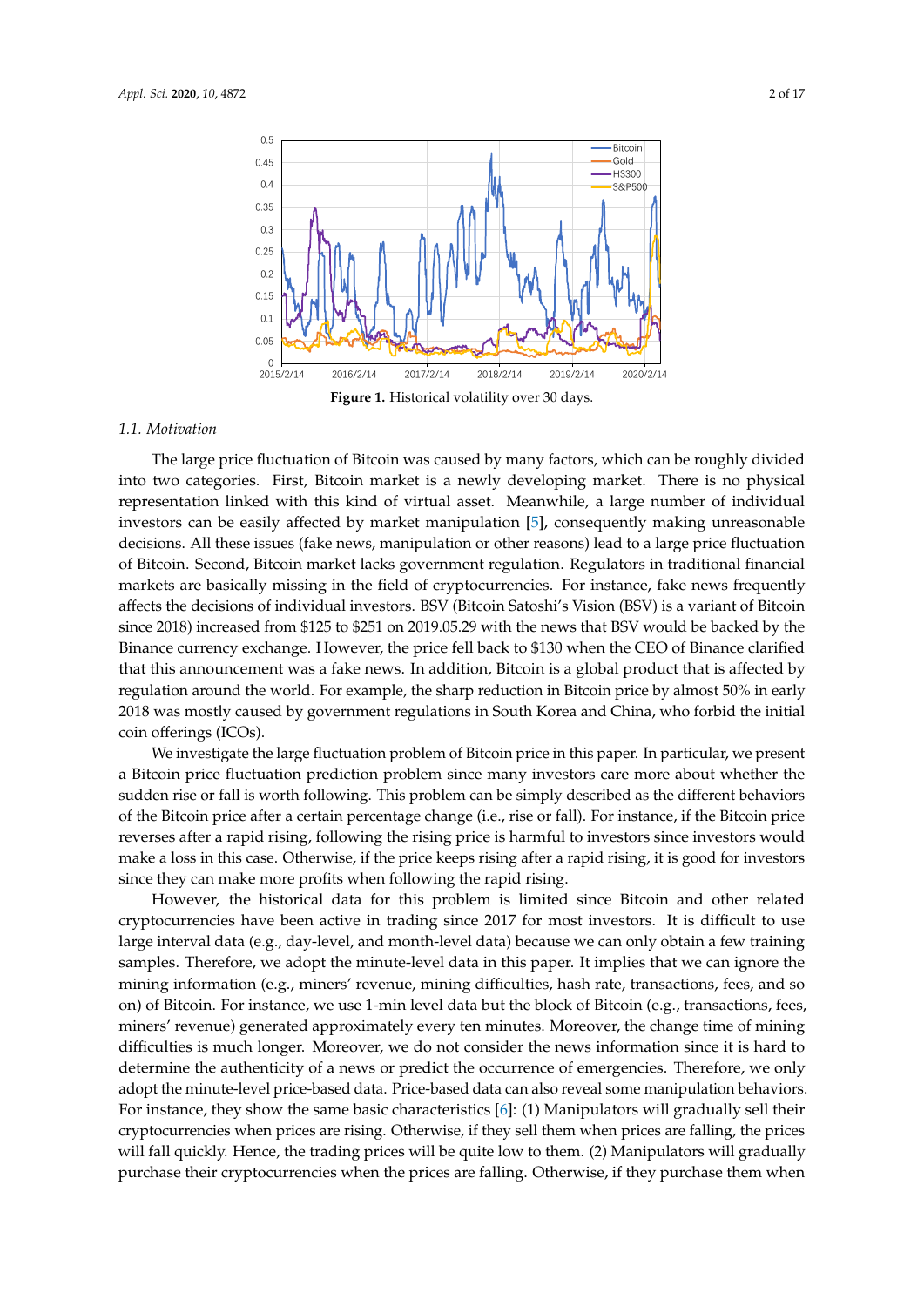prices are rising, it will lead to a high trading cost for them. These basic characteristics are reflected in the changes of Bitcoin price.

## *1.2. Contributions*

To solve the aforementioned problems, we propose an attentive LSTM and embedding network (ALEN) model. More specifically, an attentive LSTM network is used to capture the time dependency representation of Bitcoin price and an embedding network is adopted to incorporate the hidden representations from related cryptocurrencies. We adopt the attentive LSTM because it achieves outstanding performance in time series prediction as shown in [\[7,](#page-14-6)[8\]](#page-14-7). We also leverage the embedding network to further capture the relations between Bitcoin and multiple cryptocurrencies since most of the previous studies typically treat Bitcoin as an independent cryptocurrency and ignore the relations with other cryptocurrencies. The rich relations between cryptocurrencies may contain valuable clues for Bitcoin price fluctuation prediction. The work [\[9\]](#page-14-8) shows the effectiveness in stock prediction by integrating stock relations into prediction. Therefore, we devise an embedding network to incorporate the hidden representations from different related cryptocurrencies into Bitcoin price prediction. Figure 3b shows an illustration of ALEN model. In particular, we first feed the features (see Section [3.2\)](#page-4-0) into an attentive LSTM model. Then, the hidden representations of Bitcoin and other related cryptocurrencies are integrated into the final hidden representation. Finally, a fully connected layer is applied to the final hidden representation to obtain the results.

Three key contributions of the paper are summarized as follows.

- In this paper, we investigate the Bitcoin price fluctuation prediction problem. Meanwhile, we give a clear problem definition and introduce three kinds of features. This work can enrich the research in Bitcoin and provide investors with more tools for investment analyses.
- A novel model namely ALEN is proposed to solve the fluctuation prediction of Bitcoin price. In particular, an attentive LSTM network is used to capture the time-dependency features of Bitcoin price and an embedding network is proposed to capture the hidden representations from related cryptocurrencies.
- We empirically demonstrate the effectiveness of our ALEN on the real-world cryptocurrency market. Moreover, ALEN achieves superior state-of-the-art performance among all baselines.

The remainder of this paper is organized as follows. Section [2](#page-2-0) introduces the related work. Section [3](#page-3-0) introduces the problem definition and features designation. Section [4](#page-6-0) presents our ALEN model, which includes an attentive LSTM network and an embedding network. Section [5](#page-8-0) describes experimental results. We conclude the paper in Section [6.](#page-14-9)

## <span id="page-2-0"></span>**2. Related Work**

## *2.1. Bitcoin*

Bitcoin as a decentralized cryptocurrency, is not controlled by any central authority, thereby mitigating the necessity of central banks for managing the currency supply. Therefore, many studies focus on this new emerging technology [\[10,](#page-14-10)[11\]](#page-14-11). The work [\[12\]](#page-14-12) investigates the volatility of Bitcoin, gold, and the dollar. They reveal the similarity among these assets and show that Bitcoin has a larger return than that of the others. It is also shown that a GARCH method can estimate the volatility of Bitcoin. The similar studies focusing on the estimation for Bitcoin volatility include [\[13](#page-15-0)[–15\]](#page-15-1). Meanwhile, [\[16\]](#page-15-2) shows that the Bitcoin mining protocol is not incentive-compatible, indicating the vulnerability of Bitcoin mining . The work [\[17\]](#page-15-3) shows that the price increment is likely driven by manipulations, as indicated by the evidence from Mt.Gox Bitcoin currency exchange. Moreover, [\[18\]](#page-15-4) presents an empirical investigation into the fundamental value of Bitcoin, showing speculative bubbles in Bitcoin. Recently, [\[2\]](#page-14-1) shows a systematic analysis of Bitcoin as a financial asset through reviewing a substantial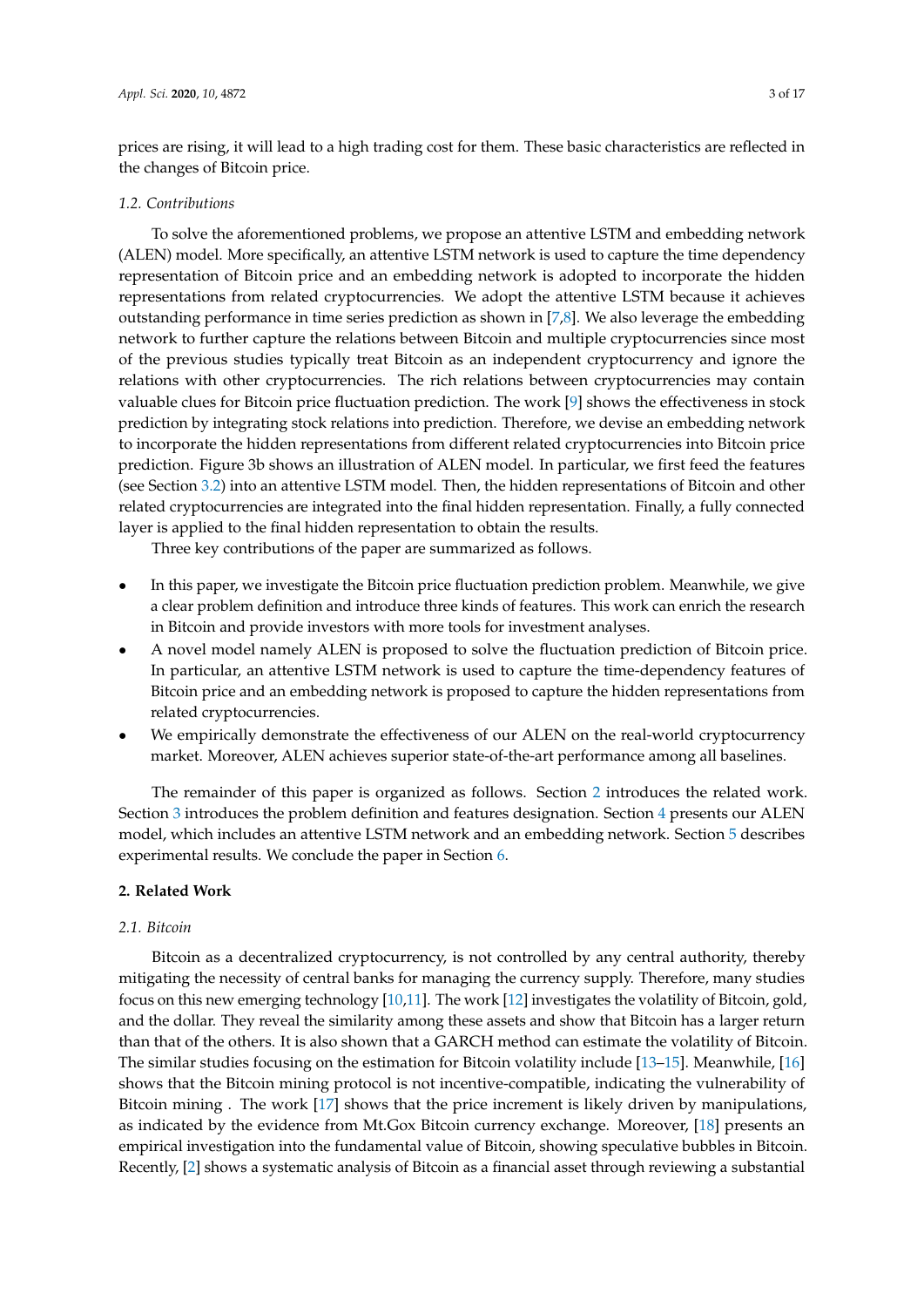amount of academic literature in finance. In this paper, we also investigate the large price fluctuation of Bitcoin.

## *2.2. Bitcoin Price*

In the existing literature, researchers have extensively studied the price prediction of Bitcoin. Many previous studies treat the price prediction of Bitcoin as a time series prediction. The studies [\[19–](#page-15-5)[21\]](#page-15-6) used traditional machine learning including Random Forest, XGBoost, Support Vector Machine to predict the Bitcoin price. However, traditional machine learning methods cannot capture the time dependency of time series. Recently, deep learning methods [\[22](#page-15-7)[–24\]](#page-15-8) such as Recurrent Neural Networks (RNN) [\[25\]](#page-15-9) can handle the issue of the time dependency. However, RNN is struggling to learn long-term dependencies due to the vanishing gradient. LSTM and Gated Recurrent Unit (GRU) that are the most commonly used variants of RNN can solve the vanishing gradient problem. For instance, the study [\[26\]](#page-15-10) used the LSTM network to predict the price direction of Bitcoin. Wu et al. [\[27\]](#page-15-11) used two various LSTM models including the conventional LSTM model and LSTM with AR model to predict Bitcoin price. Meanwhile, the work [\[28\]](#page-15-12) used GRU to predict Bitcoin price, which performs better than RNN and LSTM models. However, all these studies have only simply applied common machine learning methods used in stock price prediction for Bitcoins while failing to capture the unique characteristics of Bitcoin. Moreover, some studies use specific characteristics of Bitcoin that are different from stocks to make a prediction. In particular [\[29\]](#page-15-13), used Bitcoin transaction graph to predict Bitcoin price. All Bitcoin transactions are available on a public ledger, authors used the transaction ID, sender, recipient, value and a timestamp included in a transaction to construct features to predict Bitcoin price. The work [\[30\]](#page-15-14) designed a complex method that uses the transaction network's most frequent edges to predict the future price of Bitcoin. The study [\[31\]](#page-15-15) used various variables including Blockchain data (e.g., transactions per block, median confirmation time, hash rate, difficulty) and macroeconomic variables (e.g., S&P500, gold) to predict the evolution of Bitcoin price.

Our work mainly leverages the large price fluctuation Bitcoin. To the best of our knowledge, the presented problem in this paper is firstly investigated in both Bitcoin and stocks. Our work can also enrich the research in the field of Bitcoin and provide investors with more effective tools for investment analyses.

## <span id="page-3-0"></span>**3. Problem Definition and Features Designation**

This section defines the Bitcoin price fluctuation prediction problem, and formally introduces three types of features for modeling Bitcoin price fluctuation prediction problem.

## *3.1. Problem Definition*

We then provide a clear definition of the Bitcoin price fluctuation prediction problem, which is proposed for the first time in this paper, as follows.

First, we introduce some notations and definitions. We divide time length *T* into *N* intervals of sub-length *τ* (*τ* = *T*/*N*), and *τ* can be *n*-second, *n*-minute or other intervals. We also define the maximal intervals  $N_{\text{max}}$  ( $N \le N_{\text{max}}$ ). Second, suppose that Bitcoin price rises over *η* from  $T_0$  to *T*<sup>0</sup> + *T*, as shown Figure [2a](#page-4-1). Specifically, *η* is the change of Bitcoin price in time *T*. Third, the goal is to determine whether the following price will decrease or not in the next max intervals  $N'_{\text{max}}$  from  $T_0 + T + 1$ . The time length is computed as  $T' = N' \times \tau$  ( $N' \le N'_{\text{max}}$ ).

For the following Bitcoin price behaviors after a sudden large fluctuation, we define the labels as follows. If the following Bitcoin price keeps rising from  $T_0 + T + 1$  to  $T_0 + T + T$  compared to the price at  $T_0 + T$ , it can be formulated as  $\frac{1}{T'} \sum_{t=T_0+T+1}^{T_0+T+1+T'}$  $T_{0+}T_{t+}T_{0+}T_{t+}T'$   $p_t \geqslant p_{T_0+}T$ . In this case, we define the incremental Bitcoin price as a positive sample and label it as 1, as shown in Figure [2b](#page-4-1). Otherwise, we label it as −1. Similarly, if the following Bitcoin price keeps dropping from  $T_0 + T + 1$  to  $T_0 + T +$  $1 + T'$  compared to the price at  $T_0 + T$ , it can be formulated as  $\frac{1}{T'}\sum_{t=T_0+T+1}^{T_0+T+1+T'}$  $p_{t=T_0+T+1}$   $p_t < p_{T_0+T}$ . In this case, we define the cryptocurrency price fluctuation of a cryptocurrency decrease as a positive sample and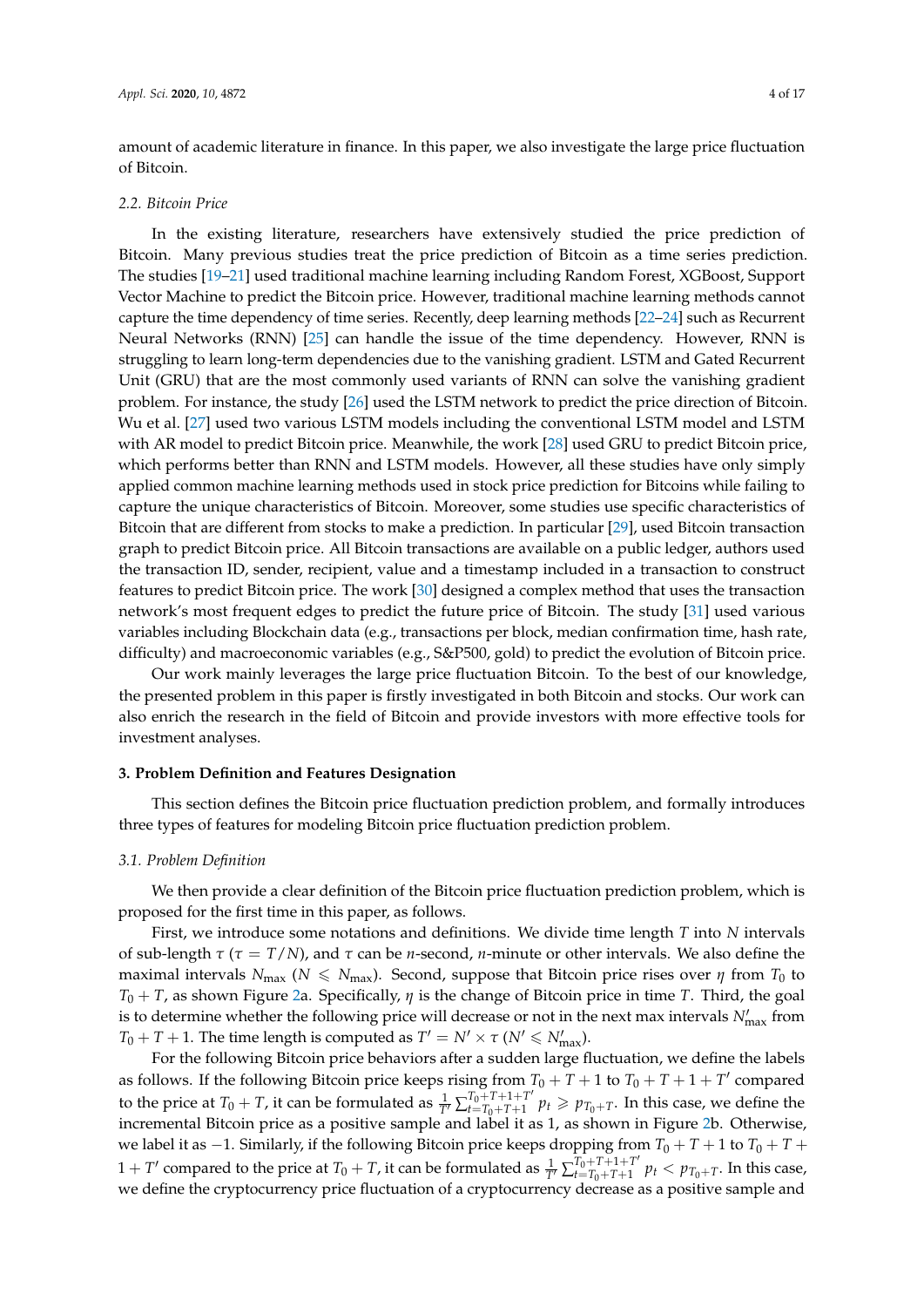label it as 1, as shown in Figure [2b](#page-4-1). Otherwise, we label it as −1. The consideration of the average price used here is to alleviate the stochastic property of Bitcoin price.

For investors, label −1 means that they should not follow the Bitcoin price trend. For instance, they should short Bitcoin if the current Bitcoin price has been in an up trend. Similarly, they should long Bitcoin price if current Bitcoin in a down trend. Label 1 means that they should follow the current Bitcoin price trend to make more profits.

<span id="page-4-1"></span>

**Figure 2.** The demonstration of Bitcoin price fluctuation.

#### <span id="page-4-0"></span>*3.2. Features for Bitcoin Price Fluctuation Prediction*

This section focuses on the features used in Bitcoin price fluctuation prediction with supervised learning algorithms. Features can be roughly categorized as follows: (1) features are manually extracted from a fluctuation period (e.g., the change in price, the speed of change, the change in turnover and the change in volatility); (2) features are formed by the traditional technical trading indicators (e.g., the simple moving average (SMA), the Bollinger Band (BB), moving average convergence divergence (MACD)), which are always used by individual investors; and (3) features are extracted from DAEs, which may obtain some implied representations.

## 3.2.1. Basic Features

Features extracted from the large price fluctuation period are as basic features. The details are described as follows.

The change in price,  $f_{1-1}$  is equal to or greater than  $\eta$ . The larger the value of  $f_{1-1}$  is, the stronger the large price fluctuation signal is.

The speed of change, *f*<sub>1−2</sub> is an important feature. For instance, some time series data needs four intervals to achieve *η*, but some time series data only needs one interval to achieve *η*. The difference shows the degree of the change in price. The smaller the *f*1−<sup>2</sup> is, the stronger the large price fluctuation signal is.

The change in turnover, *f*<sub>1−3</sub> that was adopted can be explained as follows. On the one hand, if we fix the trading amount, a larger price needs more turnovers to achieve the same price change rate compared with a smaller price. It also indicates that manipulators need more money to achieve this price change rate. On the other hand, if we fix the price change rate, a larger turnover means that the buyers and sellers have some different opinions regarding this price change rate. In addition, the turnover is difficult to compare between a "bull" market (i.e., an increment in the market) and a "bear" market (a decline in the market). Therefore, we adopt the change in turnover as the feature. Formally, it can be calculated as:

$$
f_{1-3} = \frac{\sum_{t=1}^{T} (P_t \times V_t) - \sum_{t=1}^{T_{\text{long}}}(P_t \times V_t)}{\sum_{t=1}^{T_{\text{long}}}(P_t \times V_t)},
$$
(1)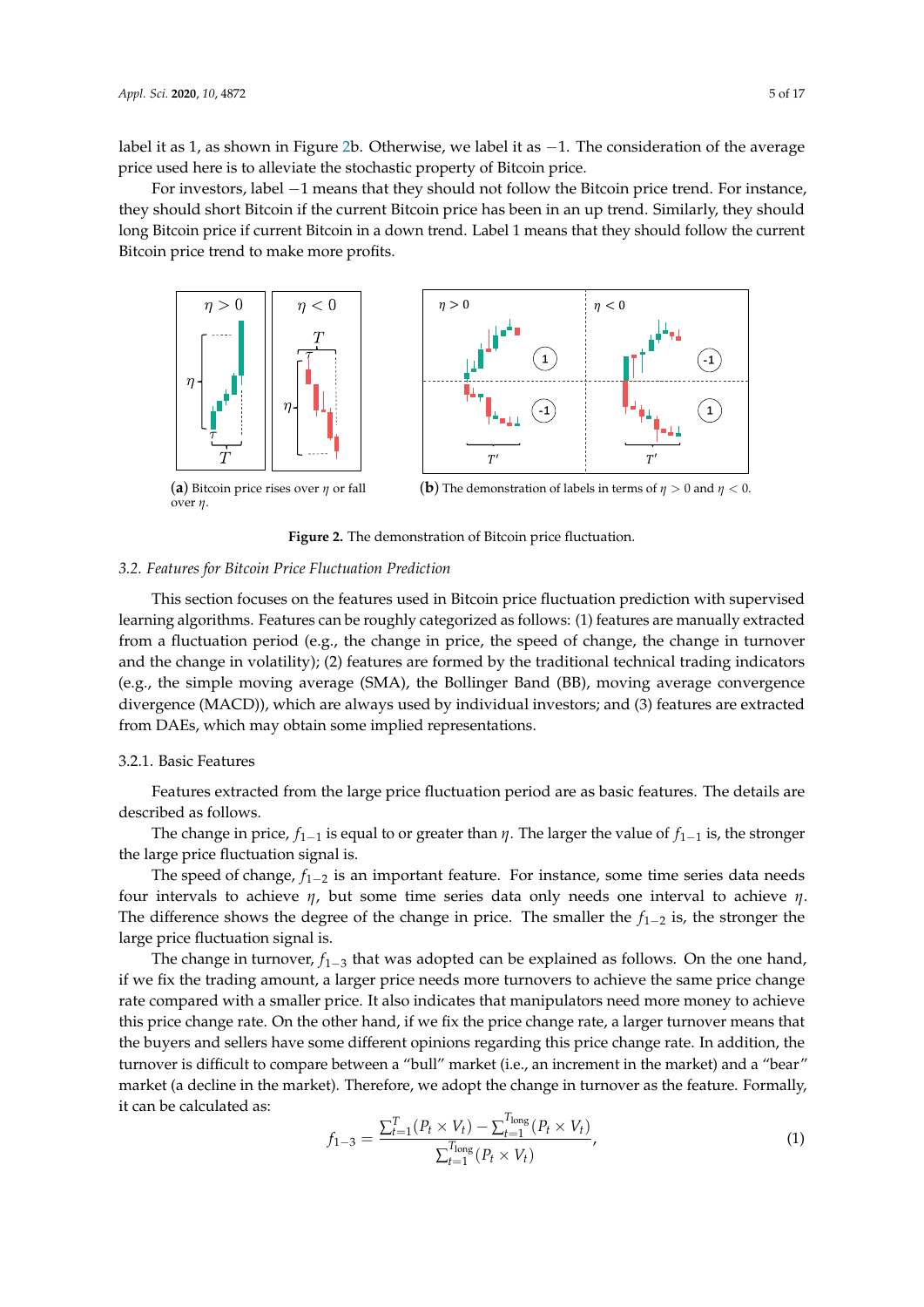where  $T_{\text{long}}$  is a previous long period, *T* is a current short period  $P_t$  and  $V_t$  are the price and volume at time *t*, respectively.

**The change in volatility,** *f*1−<sup>4</sup> is an important indicator. It is a measure of the uncertainty and is used to reflect the risk level of Bitcoin price. The larger the value of *f*1−<sup>4</sup> is, the stronger the signals are. Formally, the change in volatility between current period (cur) and previous period (pre) is computed as:

$$
f_{1-4} = \frac{\sigma_{\text{cur}} - \sigma_{\text{pre}}}{\sigma_{\text{pre}}},\tag{2}
$$

where  $\sigma$  is the standard deviation of the rate of return.

### 3.2.2. Technical Trading Indicators

Technical trading indicators such as SMA, BB, and MACD [\[32\]](#page-15-16) used in Bitcoin price fluctuation prediction are based on their widespread usage among individual investors. We make a brief introduction as follows.

**SMA,** *f*2−<sup>1</sup> averages the last *N* intervals (e.g., seconds, minutes, or days) of Bitcoin price. Formally, it is computed as:

$$
\text{SMA} = \frac{\sum_{i=1}^{N} P_i}{N},\tag{3}
$$

where  $P_i$  represents the price on *i*,  $\text{SMA}/P_N - 1$  is regarded as our feature. Meanwhile, we use different intervals *N* to calculate various features.

**BB,** *f*2−<sup>2</sup> is a technical indicator that creates two bands around a moving average. These bands are computed by the standard deviation of Bitcoin price. The lower and upper BBs can be calculated as:

$$
L = M - 2 \times \sigma_m \tag{4}
$$

$$
U = M + 2 \times \sigma_m,\tag{5}
$$

where  $\sigma_m$  stands for the volatility of the moving average *M*,  $U/L - 1$  is regarded as the feature. Moreover, we use different values of *m* to construct various features.

**MACD,**  $f_{2-3}$  is a technical indicator that subtracts two exponential averages from each other, namely the short and the long interval exponential average. The mathematical formula for the MACD is:

$$
D_i = E[\text{short}]_i - E[\text{long}]_i,\tag{6}
$$

where *E* is the exponential moving average, computed as  $E_i = \frac{2}{N+1} * (P_i - E_{i-1}) + E_{i-1}$ . The value  $D_i$ is as the feature. Meanwhile, we use different short and long periods to form various features.

## 3.2.3. Denoising Autoencoders Features

The features summarized above are limited, and many features are hidden in the time series financial data. To address the problems mentioned above, we adopt denoising autoencoders (DAEs) [\[33\]](#page-15-17), which have the ability to extract deep features and eliminate the noise from the input time series with a deep neural network architecture. The DAEs as a type of unsupervised learning structures include three components: encoder, decoder, and training module.

The main process of DAEs is described in Algorithm [1.](#page-6-1) In particular, first, we add low Gaussian noise  $q = \frac{1}{\sigma \sqrt{2\pi}} e^{-\frac{(o_t - \mu)^2}{2\sigma^2}}$  $2\sigma^2$  to the initial time series  $o_t$  and obtain  $\tilde{o}$ . Then, the encoder network  $f_{\theta}$ maps  $\tilde{o}$  to *s*, and the decoder network  $g_{\theta'}$  maps *s* to *z*. Both encoder and decoder networks adopt LSTM networks since LSTM can better capture time dependency of the input time series data. The reconstruction error is measured by the loss  $L_2(o, z) = ||o - z||^2$ , and the parameters  $\theta$  and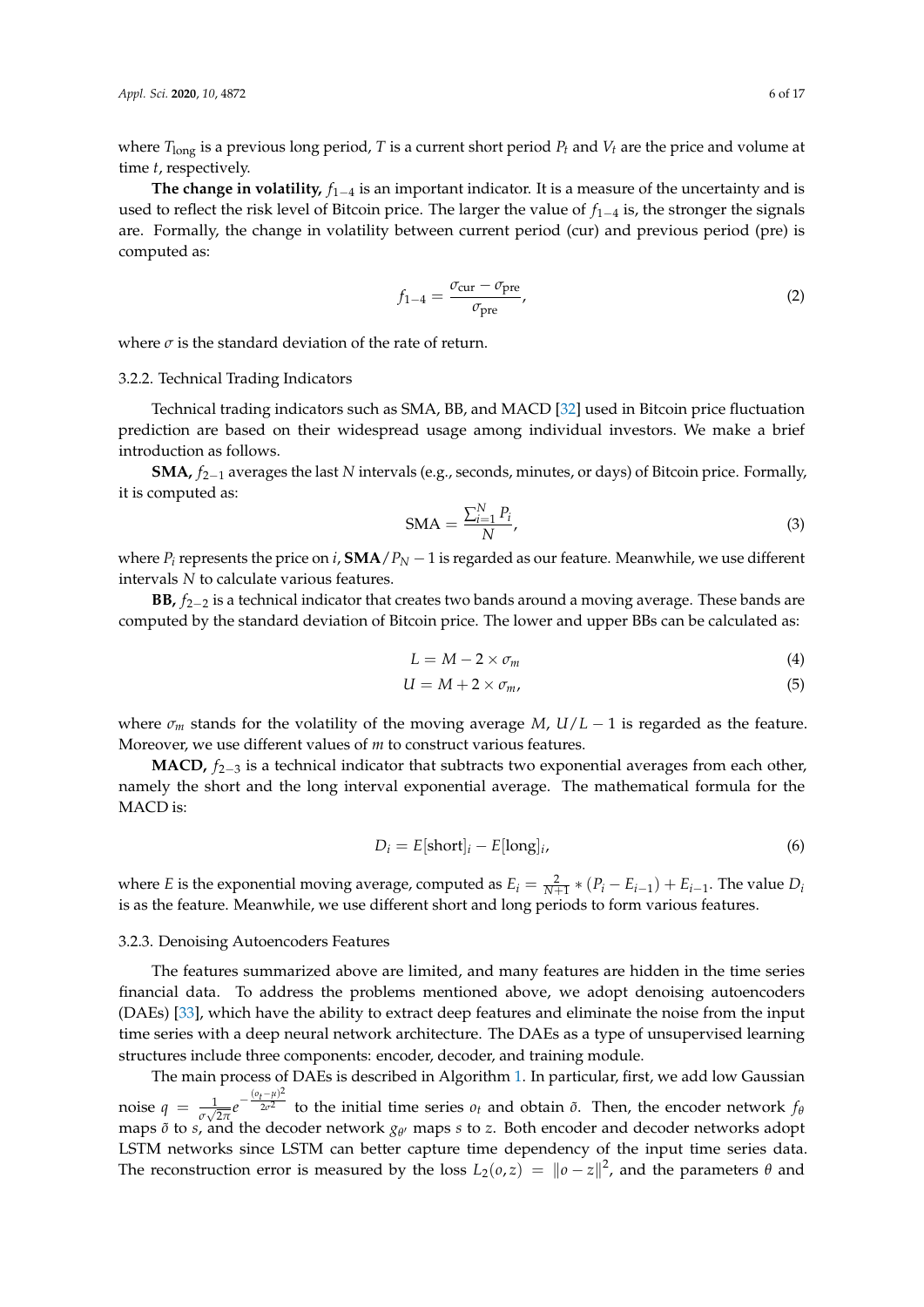$\theta'$  are updated through minimizing the error  $L_2(o, z)$ . Finally, the high-level hidden representation *s* is regarded as the hidden features.

<span id="page-6-1"></span>

| <b>Algorithm 1 DAEs</b>                          |
|--------------------------------------------------|
| Require:                                         |
| time series $o_t$ .                              |
| encoder parameters $\theta$ .                    |
| decoder parameters $\theta'$ .                   |
| <b>Ensure:</b>                                   |
| hidden features $s_t$ .                          |
| for each t in $\{1, , n\}$ do                    |
| adds tiny noise to $o_t$ , obtain $\tilde{o}$ ;  |
| <b>Encoder:</b> $s_t \sim f_\theta(\tilde{o})$ ; |
| <b>Decoder:</b> $z_t \sim g_{\theta'}(s_t)$ ;    |
| <b>Training:</b> argmin $  s_t - z_t  ^2$ ;      |
| $\theta$ , $\theta'$<br>end for                  |
| return $s_t$ ;                                   |

## <span id="page-6-0"></span>**4. Our Approach**

As shown in Figure [3,](#page-6-2) the proposed model ALEN consists of two blocks: an attentive LSTM network and an embedding network. The attentive LSTM network is used to capture the sequential dependency representation of Bitcoin price. The embedding network is devised to capture the hidden representations from related cryptocurrencies.

<span id="page-6-2"></span>



### *4.1. Attentive LSTM*

LSTM [\[34\]](#page-15-18) is one of the most representative variations of recurrent neural network (RNN) architectures. It was widely used in time series modelling since it can overcome the problem of vanishing gradients and better capture long-term dependencies of time series [\[7](#page-14-6)[,35\]](#page-15-19). In particular, it is common used to the prediction of stock price, Bitcoin price [\[26](#page-15-10)[,27\]](#page-15-11), and so on. As shown in Figure [3a](#page-6-2), before applying LSTM, we first leverage a fully connected layer to learn features from the inputs *x<sup>t</sup>* . The learnt features are represented by a latent representation  $f_t$ , which is  $f_t = \tanh(W_m x_t + b_m)$ , where  $W_m$  and  $b_m$  are parameters to be learnt. After this process, an LSTM layer is applied to map  $[f_1, f_2, ..., f_T]$ to a hidden representation  $h_t \in [h_1, h_2, ..., h_T]$ . More specifically,  $h_t$  is computed by combining the latent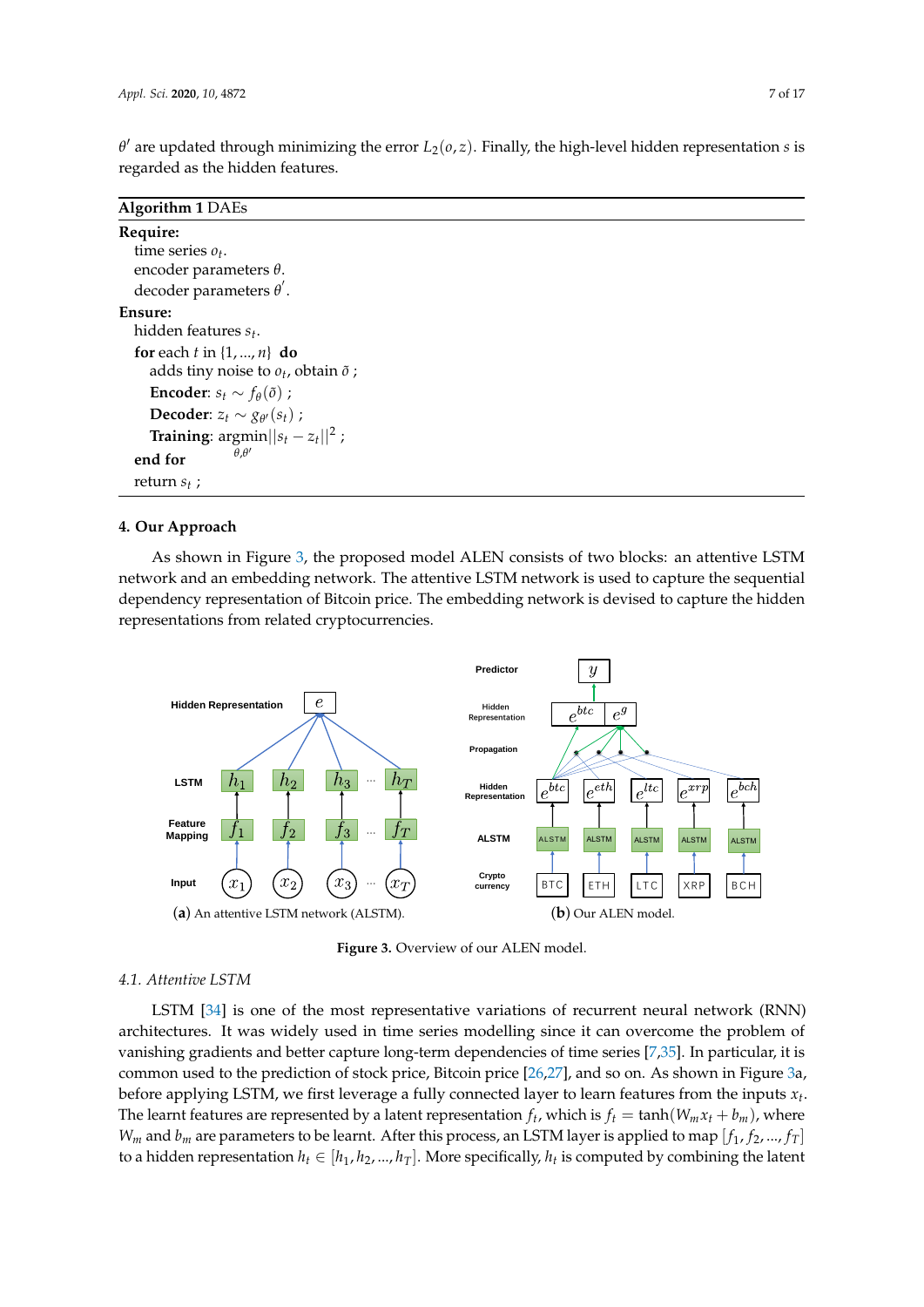representation  $f_t$  and previous hidden representation  $h_{t-1}$ . It can be formulated as  $h_t = \text{LSTM}(f_t, h_{t-1})$ . Please note that each cell in the LSTM structure can be computed as follows:

$$
\begin{bmatrix} \tilde{c}_t \\ o_t \\ i_t \\ \bar{f}_t \end{bmatrix} = \begin{bmatrix} \tanh \\ \sigma \\ \sigma \\ \sigma \end{bmatrix} T_{A,b} \begin{bmatrix} f_t \\ h_{t-1} \end{bmatrix}
$$
 (7)

$$
c_t = \tilde{c}_t \odot i_t + c_{t-1} \odot \bar{f}_t \tag{8}
$$

$$
h_t = o_t \odot \tanh(c_t), \tag{9}
$$

where  $i_t$  represents an input gate,  $\bar{f}_t$  represents a forget gate,  $o_t$  represents an output gate,  $c_t$ represents a memory cell and  $h_t$  is a hidden state.  $T_{A,b}$  is an affine transformation, which depends on parameters of the network A and  $b$ ,  $\sigma$  denotes the logistic sigmoid function and  $\odot$  denotes the element-wise multiplication.

Although the LSTM layer can learn long-term dependencies, it cannot detect the important time instance for financial time series prediction. It is important to capture the significance of different time slots for stock movement prediction, as shown in [\[7](#page-14-6)[,8\]](#page-14-7). Attention mechanism is much more important, especially in our Bitcoin price fluctuation prediction problem, since our problem mainly focuses on the large fluctuation of Bitcoin price. Formally, the hidden representation *h<sup>t</sup>* learnt from LSTM is transformed as follows:

$$
\mathbf{g} = v_g^{\top} \tanh(W_g h_t + b_g), \tag{10}
$$

$$
\gamma_i = \frac{\exp(g_i)}{\sum_{j=1}^T \exp(g_i)},\tag{11}
$$

$$
e^{\text{btc}} = \sum_{i=1}^{T} \gamma_i h_i,\tag{12}
$$

where  $W_g$ ,  $b_g$ ,  $v_g$  are parameters to be learnt,  $\gamma_{1:T}$  are the temporal attention weights, and  $e^{btc}$  is the final representation obtained through the attentive LSTM.

#### *4.2. Embedding Network*

Figure [4](#page-8-1) shows a cumulative return compared to the first trading day. It shows that Bitcoin and Ethereum exhibit quite similar trends in terms of the price change in both daily interval and 15-min interval, revealing the relationship of the Ethereum price and Bitcoin price. For instance, in some cases, if Bitcoin price rises over *η*, Ethereum price always rises over *η* at the same time. In addition to the similarity, the relationship between Bitcoin price and Ethereum also shows many other complicated relationships, as depicted as dotted box in Figure [4.](#page-8-1) The main reason is that the strength of the relation between Bitcoin and other cryptocurrencies is continuously evolving. Therefore, we apply a time-aware embedding network to aggregate the hidden representation of other cryptocurrencies. More specifically, we select four cryptocurrencies (ETH, LTC, XRP, BCH) which fall into the top10 of total cryptocurrencies as the relational cryptocurrencies. Each cryptocurrency is fed to ALSTM to obtain a hidden representation *e*. All hidden representations are aggregated in our embedding network as follow:

$$
e_g = \sum_{j \in \{\text{eth}, \text{ltc}, \text{xrp}, \text{bch}\}} \frac{g(e^{\text{btc}}, e^j)}{4} e^j,
$$
(13)

where  $g(e^{btc}, e^j)$  represents the weight that contributes to the Bitcoin.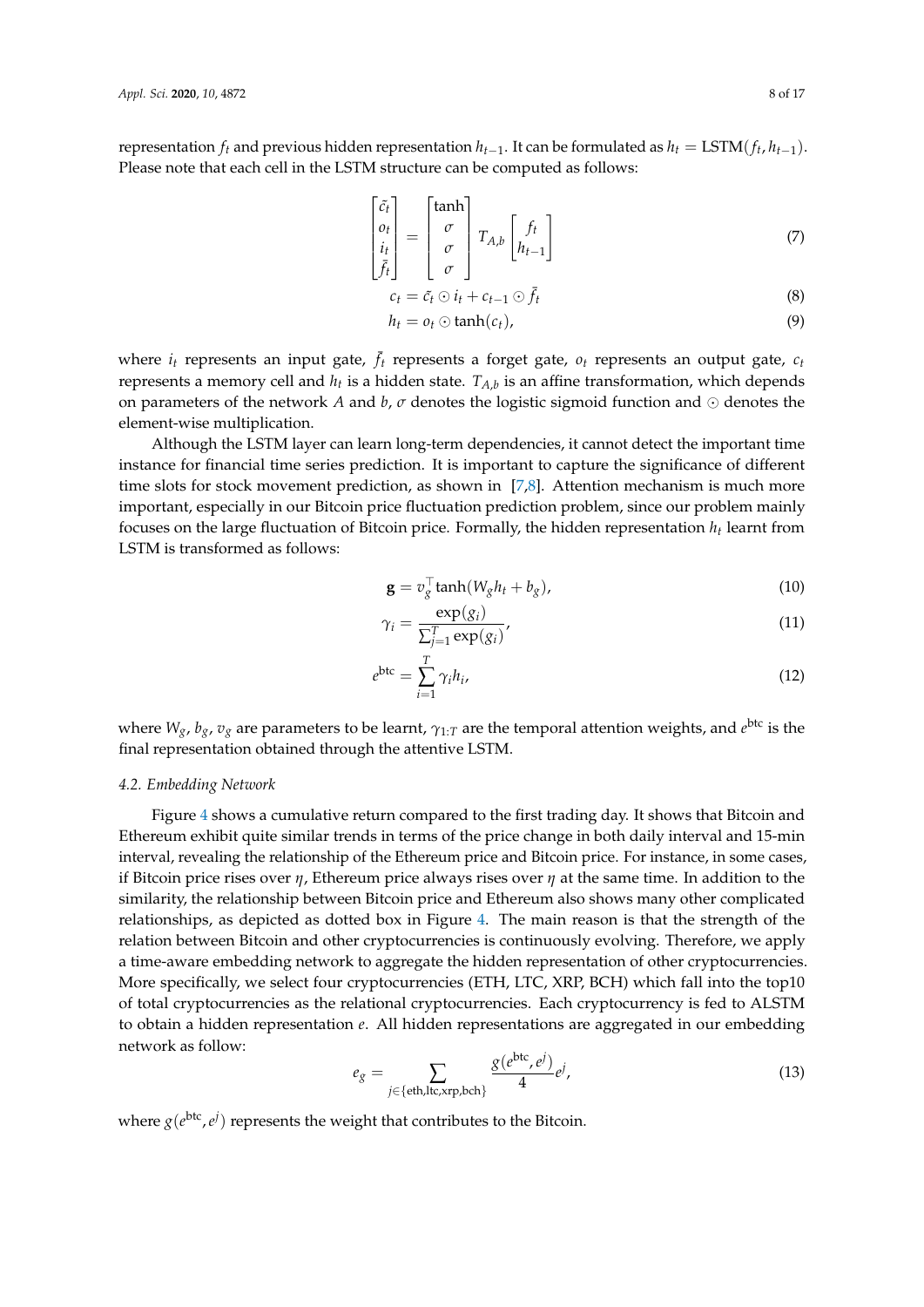Weight  $g(e^{btc}, e^j)$  is computed as follows:

$$
g(e^{\text{btc}}, e^j) = \alpha \underbrace{e^{\text{btc}} e^j}_{\text{similarity}} + (1 - \alpha) \phi(w^T [e^{\text{btc}^T}, e^{j^T}]^T + b),
$$
\n(14)

where *w* and *b* are the parameters in the embedding network to be learned,  $\phi$  is an activation function used to normalize the outputs. Weight *g* consists of two components and  $\alpha$  is the parameter used to control the importance of each component. Specifically, the first component measures the similarity between Bitcoin and other cryptocurrency at the current prediction time steps. Please note that we use inner product here to estimate the similarity. The second component is a nonlinear regression model on the two hidden representations used to learn more complex relations.

<span id="page-8-1"></span>

**Figure 4.** The relationship between Bitcoin and Ethereum.

## *4.3. Prediction Layer*

We first concatenate the hidden representation  $e^{btc}$  with  $e^g$  into a final latent representation  $e$ , which is represented by  $e = [e^{b \text{tc}^T}, e^{gT}]^T$ . Then, we use a fully connected layer as the predictive function to estimate the classification  $y = \phi(W_p e + b_p)$ , where  $W_p$  and  $b_p$  are the parameters to be learnt, *φ* is an element-wise nonlinear transformation function.

## <span id="page-8-0"></span>**5. Experiments**

We present the experimental results to evaluate performance of the proposed ALEN model.

#### *5.1. Datasets*

Bitcoin is not controlled by any authority, and it is traded on at least 200 cryptocurrency exchanges (e.g., [CoinMarketCap.com\)](CoinMarketCap.com). Therefore, the construction of dataset is as follows. The historical trading data of Bitcoin is collected from five bitcoin exchanges (i.e., Huobi, Coinbase, Binance, Bitstamp, Bitfinex) that trade the most bitcoins, and we use the average price of five bitcoin exchanges weighted by the trading volume. The same process is adopted when collecting the other relevant cryptocurrencies including Ethereum (ETH), Bitcoin Cash (BCH), Litecoin (LTC), and XRP. The consideration of the selected cryptocurrencies is that they have a large market capitalisation at their sub-field, and the market capitalisation of all these four related cryptocurrencies falls into the top10 in the cryptocurrency market. Meanwhile, all the datasets are collected from August 2017 to May 2020 with an interval of 1 min (i.e., 1 min). The data of other intervals (e.g., 5 min, 15 min, 1 h, 4 h) are extracted from the data of 1 min. The consideration of starting from 2017 is that Bitcoin and other related cryptocurrencies have been active in trading since 2017 for most investors.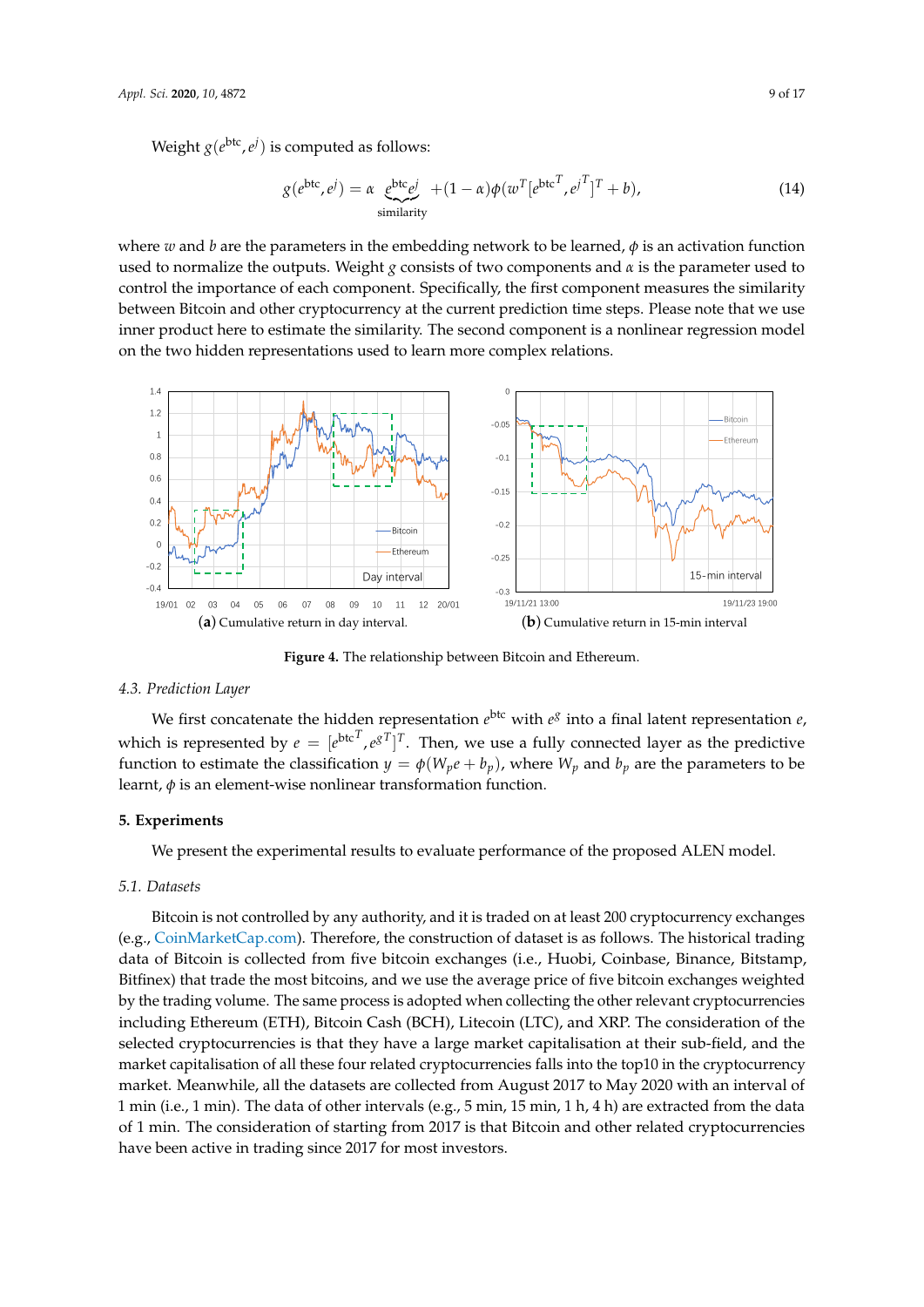#### *5.2. Experimental Settings*

The parameter settings and implementation details are presented as follows. We implement ALEN on TensorFlow2.0 and optimize it by using Adam [\[36\]](#page-15-20) with an initial learning rate of 0.001. The parameters of Adam are fixed to 0.9 and 0.999. We fix the batch size in the range of [16, 512]. Meanwhile, we find the best *η* falling into the range of [0, 5%], which is the fluctuation percentage of Bitcoin price. The terms  $N_{\text{max}}$  and max  $N'_{\text{max}}$  are searched from the range of [1, 10]. We let the length of an interval be 1 min, 5 min, 15 min, 1 h, and 4 h. The parameter  $\alpha$  is used to balance the importance of the weight, and we let the best value of *α* falling into the range [0, 1].

## *5.3. Baselines*

First, we evaluate a simple method that always predicts true; this method is called ATrue with a simplest RAND predictor. The RAND predictor makes random guess (up or down) that each direction has an equal probability. Then, we evaluate the hand-crafted (the first two kinds of features) and generated features (the third kind of features) using several classic baselines, Random Forests (RF) [\[37\]](#page-16-0), Support Vector Machine with RBF kernel (SVM) [\[38\]](#page-16-1), XGBoost (XGB) [\[39\]](#page-16-2). Meanwhile, LSTM and GRU models [\[28\]](#page-15-12) with recurrent dropout are also applied. All these models are baselines. Moreover, to make an elaborate analysis of all the primary components within our proposed ALEN, we further evaluate the following variations of ALEN, ALUE, and LSTM+Attention (ALSTM) [\[7\]](#page-14-6). More specifically, ALEN [2] represents only using technical trading indicators. ALEN [3] represents only using the generated features. ALEN [2, 3] represents using the last two kinds of features. ALUE represents incorporating uniform representation of all related cryptocurrencies rather than aggregated by embedding network. Formally, uniform representation of all related cryptocurrencies is formulated as  $e_g = \sum_{j \in \{ \text{eth}, \text{ltc}, \text{xrp}, \text{bch} \}} \frac{g(e^{\text{btc}}, e^j)}{4}$  $\frac{a^{\prime}$ , $e^{\prime}$ )  $e^{\prime}$ .

## *5.4. Training Protocol*

The training protocol of our model ALEN and baselines are described as follows. First, we construct a 15-min ( $\tau$  = 15 min) time series for Bitcoin and other related cryptocurrencies. Second, we select the above time series using the parameters  $N_{max} = 5$  and  $\eta = 2.2\%$ , the main process is described in Section [3.](#page-3-0) The input features of each sample are described in Table [1.](#page-9-0) More specifically, all features can be fed into traditional machine learning methods (RF, SVM, XGB) and the input dimension is 30 of each sample. However, *f*1−*<sup>s</sup>* cannot be fed into LSTM based methods and GRU since it is the same for each time step. Therefore, the input dimension is  $35 \times 26$  in each sample, representing 35 time steps fed to LSTM. Third, we label the selected time series using the parameter  $N'_{max}$  = [3.](#page-3-0) The main process is also described in Section 3. Moreover, the percentage of positive samples is close to 51.00%. Finally, we split the dataset into training set (the first 60%), validating set (the next 20%), and testing set (the last 20%). The training set is fed into our proposed model ALEN, and we tune parameters through the performance of ALEN model on validating set. For instance, we tune the parameter  $\alpha$  in the range of [0,1], which is used to balance the importance of the weight that contributes to Bitcoin price prediction.

| Table 1. Features Description. |
|--------------------------------|
|--------------------------------|

<span id="page-9-0"></span>

| <b>Features</b> | <b>Features' Dimension</b> | <b>Details</b>                                          |  |
|-----------------|----------------------------|---------------------------------------------------------|--|
| $f_{1-*}$       | 4                          | $f_{1-1}, f_{1-2}, f_{1-3}, f_{1-4}$                    |  |
| $f_{2-1}$       | 8                          | $N = 2, 3, 5, 7, 10, 15, 20, 25$                        |  |
| $f_{2-2}$       | 4                          | $m = 5.10.15.20$                                        |  |
| $f_{2-3}$       | 4                          | short $\in$ [5, 7, 13, 15], long $\in$ [10, 14, 26, 30] |  |
| hr              | 10                         | hidden representation                                   |  |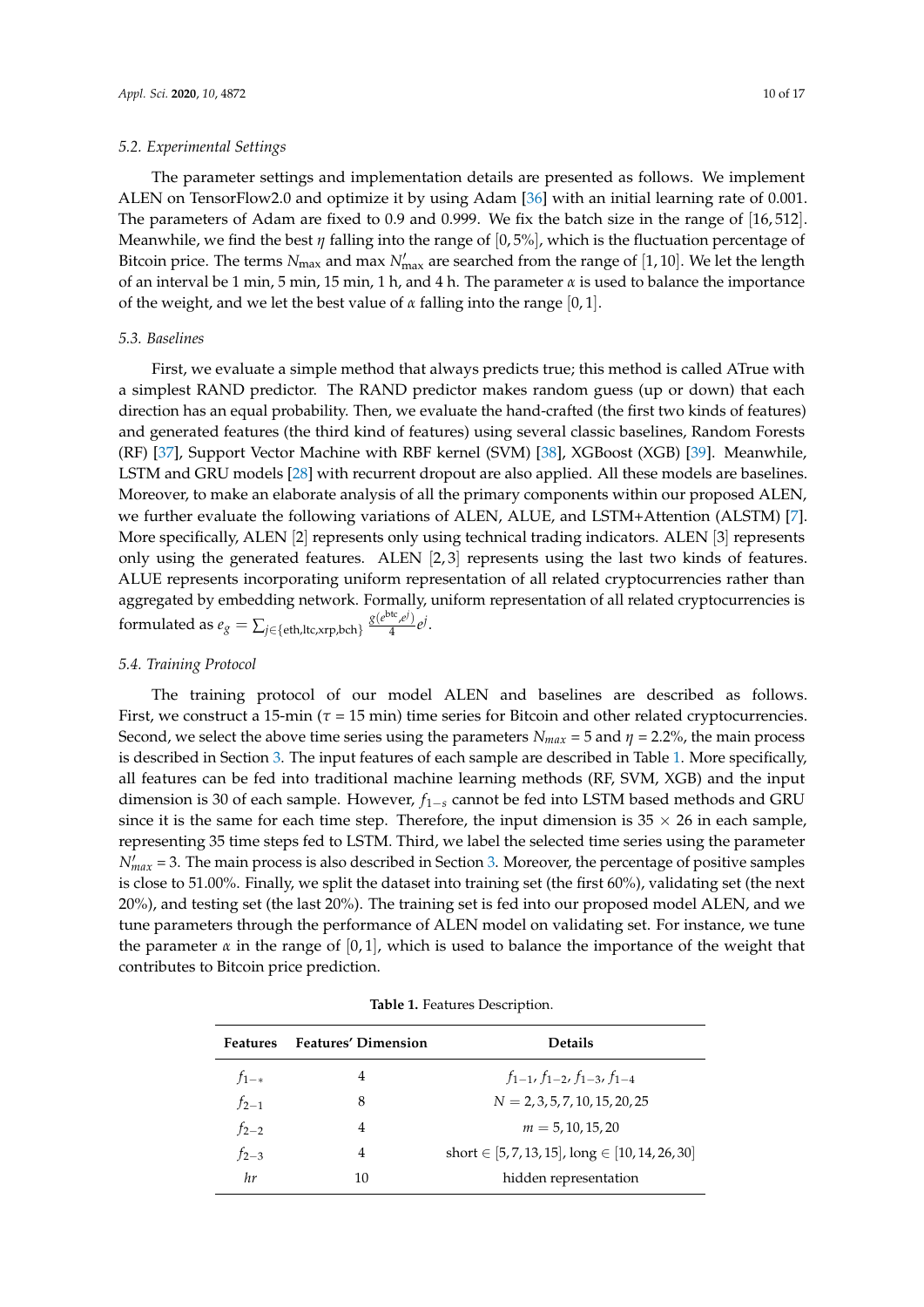## *5.5. Experimental Results*

Following the experimental settings and training protocol, we evaluate baselines, our ALEN as well as its variants. The performance comparison is shown in Table [2.](#page-10-0) We have several observations. Please note that the performance metrics used for evaluation are accuracy, precision, recall, and F1 score, which are standard measurements for classification tasks.

- The accuracy of ATrue predictor is related to the percentage of positive samples. The RAND predictor achieves accuracy around 50/50 percent as we expect. Meanwhile, classic machine learning classifiers perform better than random guess. Meanwhile, LSTM and GRU models [\[28\]](#page-15-12) perform better than traditional machine learning methods, such as RF and SVM, since they can use the time dependency features well. However, XGB outperforms LSTM and GRU, the main reason may be the sufficient use of our designed features. It is not surprising that ALSTM outperforms LSTM since ALSTM can capture the importance of each timestamps; this observation was shown in [\[7](#page-14-6)[,8\]](#page-14-7). Notably, ALEN achieves the best result compared to all baselines with accuracy, precision, recall, and F1 score except ATrue. ALEN outperforms the best baseline ALSTM 6.0% on accuracy and 7.0% on F1 score except ATrue.
- It is clear that the technical trading indicators are better than the features generated by DAEs when comparing the results of ALEN [2] with those of ALEN [3]. The reason may own to the fact that the technical trading indicators can capture the inherent regular of the specific time series. Moreover, all three kinds of features can contribute to the results since ALEN [2, 3] achieves the best performance compared to ALEN [2] and ALEN [3].
- <span id="page-10-0"></span>It demonstrates that incorporation with other related cryptocurrencies can contribute to the prediction of Bitcoin price fluctuation prediction problem when compared ALUE [2, 3] with ALSTM. It also demonstrates the effectiveness of the embedding network when compared ALEN [2, 3] with ALUE [2, 3]. ALEN uses network embedding method but ALUE uses uniform embedding method. In particular, ALEN [2, 3] outperforms ALUE [2, 3] 3.3% on accuracy and 3.2% on F1 score.

| Models              | Accuracy $%$ | <b>Precision</b> % | Recall $%$ | $F1\%$ |
|---------------------|--------------|--------------------|------------|--------|
| ATrue               | 51.00        | 51.00              | 1.0        | 67.55  |
| <b>RAND</b>         | 49.11        | 50.03              | 49.48      | 49.75  |
| RF                  | 54.66        | 54.48              | 54.13      | 54.39  |
| <b>SVM</b>          | 53.21        | 53.32              | 53.01      | 53.16  |
| XGB                 | 56.65        | 56.28              | 57.01      | 56.64  |
| <b>LSTM</b>         | 55.19        | 55.16              | 55.44      | 55.30  |
| GRU                 | 55.10        | 55.06              | 55.31      | 55.18  |
| <b>ALSTM</b>        | 57.58        | 57.14              | 57.02      | 57.07  |
| ALEN <sup>[2]</sup> | 60.68        | 60.58              | 60.33      | 60.45  |
| ALEN <sup>[3]</sup> | 60.46        | 60.17              | 60.31      | 60.23  |
| ALUE [2,3]          | 59.15        | 59.16              | 59.03      | 59.09  |
| ALEN [2,3]          | 61.15        | 61.10              | 60.93      | 61.01  |

**Table 2.** Experimental Results.

## *5.6. Further Analyses*

To the best of our knowledge, our work is the first Bitcoin price fluctuation prediction in the field of cryptocurrency. Therefore, in this section, we conduct experiments to answer the following research questions:

- RQ1: What is the difference between fluctuation prediction problem and traditional price movement prediction problem?
- RQ2: Are the parameters in fluctuation prediction problem sensitive?
- RQ3: How our research could be used by practitioners in the field?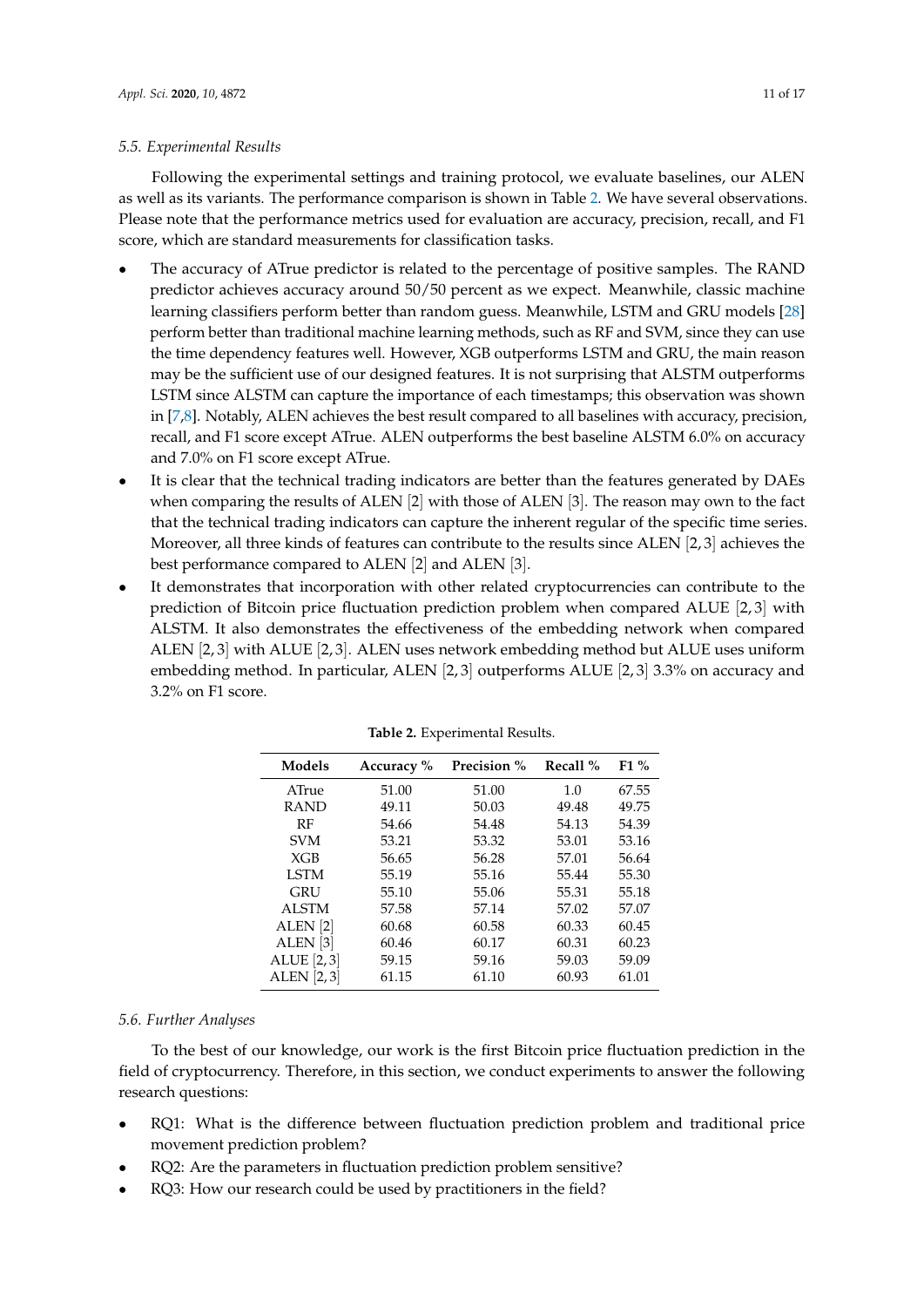## 5.6.1. Study of RQ1

Traditional price movement prediction problem can be described as the process of using the past market data or events to predict the price rising or descending at the next time slot. When we set *η* = 0, our problem (BFD) degenerates into a traditional price movement prediction problem (SMP). Here, we design an experiment that reveals a difference between our problem and traditional price movement prediction. First, we construct a training set BFD-train and a testing set BFD-test for BFD problem. Second, we use the same parameters as BFD problem by letting *η* be 0. We construct a new training set SMP-train and testing set SMP-test for the SMP problem. In particular, if we use the BFD-test dataset as testing set, the SMP problem is called SMP1. To provide a fairness comparison, we use the same model ALEN to evaluate the different problems. The result is shown in Table [3.](#page-11-0)

| Problem          |       | <b>Accuracy</b> % Precision % | Recall % | $F1\%$ |
|------------------|-------|-------------------------------|----------|--------|
| SMP <sub>1</sub> | 52.34 | 52.16                         | 52.31    | 52.23  |
| <b>SMP</b>       | 54.34 | 54.44                         | 54.22    | 54.33  |
| BFD.             | 61.15 | 61.10                         | 60.93    | 61.01  |
|                  |       |                               |          |        |

**Table 3.** Comparison of different problems.

<span id="page-11-0"></span>As observed in Table [3,](#page-11-0) SMP outperforms SMP1 as expected since the distribution between training set and testing set in SMP1 is different. The BFD outperforms the SMP 12.53% on accuracy and 12.30% on F1 score. Moreover, the performance of SMP with ALEN model even performs worse than BFD with RF model. It indicates the effectiveness of our defined problem compared to traditional price movement prediction. The main difference between BFD and SMP problem is that BFD selects a subset samples from SMP problem. The intuition behind this effect is that when more data is introduced to the model, not only the signals are introduced, but also more noises are added. Therefore, our defined problem provides a new way to enhance the accuracy for price movement prediction through selecting a new dataset to learn.

## 5.6.2. Study of RQ2

We further discuss the effect of hyper-parameters on our proposed problem. We first investigate the impact of the fluctuation percentage of Bitcoin price *η*. We vary its value in the range of [1.3%, 5%] while fixing the other parameters. As shown in Figure [5a](#page-12-0), the result indicates that too small or too large *η* cannot achieve the best result. Too small *η* will make our problem close to traditional price movement prediction problem and cannot achieve a better result. Too large *η* will make the selected samples too small and also cannot achieve the compelling result, as shown in Figure [5b](#page-12-0).

Then, we investigate the impact of  $\alpha$ . The parameter  $\alpha$  is used to balance the weight of similarity and a nonlinear regression in embedding network. We vary its value within  $[0,1]$  while fixing the other parameters. The result is demonstrated in Figure [6a](#page-12-1), indicating that too small or too large *α* cannot achieve a better result. It also evidences the effectiveness of the combination of similarity and a nonlinear regression that measure the importance of related cryptocurrencies.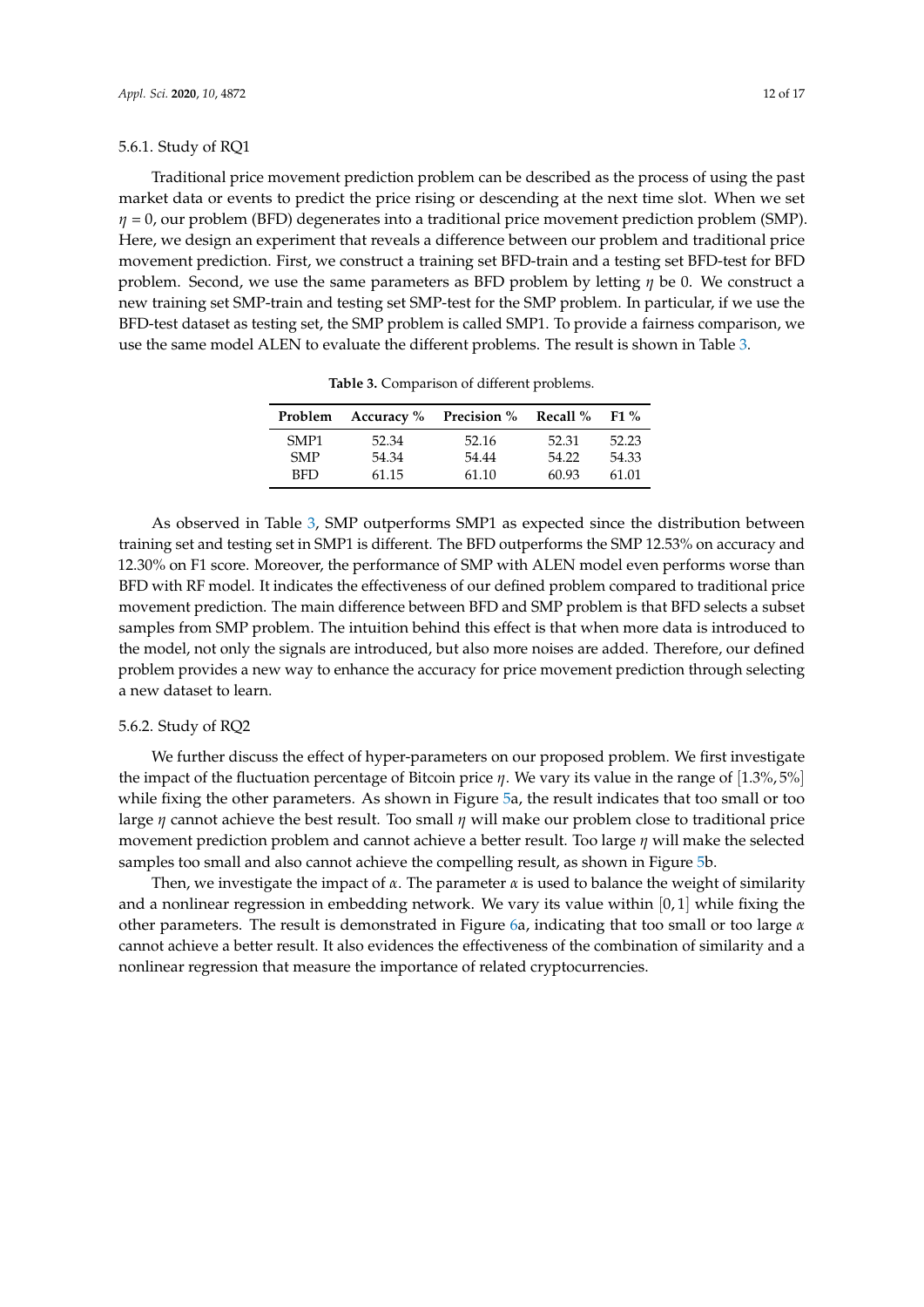<span id="page-12-0"></span>

(**b**) The impact of *N*max for training samples num.

2 3 4 5 6 7 8 9 10

**Figure 6.** The impact of *α*, *N*max.

<span id="page-12-1"></span> 0.1 0.2 0.3 0.4 0.5 0.6 0.7 0.8 0.9 1 (**a**) The impact of *α*.

We next investigate the impact of  $N_{\text{max}}$  and  $N'_{\text{max}}$ , where  $N_{\text{max}}$  represents our strictness of selecting fluctuant time series. Results are shown in Figure [6b](#page-12-1). First, we vary the value of *N*max within [1, 10] and fix the other parameters. In particular, we set  $N'_{\text{max}} = 3$ . Results are shown in Figure [7a](#page-12-2). It can be seen that F1 score achieves the best when  $N_{\text{max}} = 5$ . Too large or too small values of  $N_{\text{max}}$  cannot achieve a better performance. Moreover, the change of F1 score is small with the change of *N*max. Second, we vary the value of  $N'_{\text{max}}$  within [1, 10] and fix the other parameters. In particular, we set  $N_{\text{max}} = 5$ . Results are shown in Figure [7b](#page-12-2). It can be seen that F1 score achieves the best when  $N'_{\text{max}} = 3$ . Besides, the value of  $N'_{\text{max}}$  performs more sensitively when comparing Figure [7a](#page-12-2) with Figure [7b](#page-12-2). The main reason is that the larger value of  $N'_{\text{max}}$  means more noise introduced.

<span id="page-12-2"></span>

**Figure 7.** The impact of  $N_{\text{max}}$ ,  $N'_{\text{max}}$ .

Finally, we investigate the parameter  $\tau$ , which is the length of intervals. Here, we adopt six different intervals (1 min, 5 min, 15 min, 30 min, 1 h, 4 h) to evaluate our model ALEN. All the other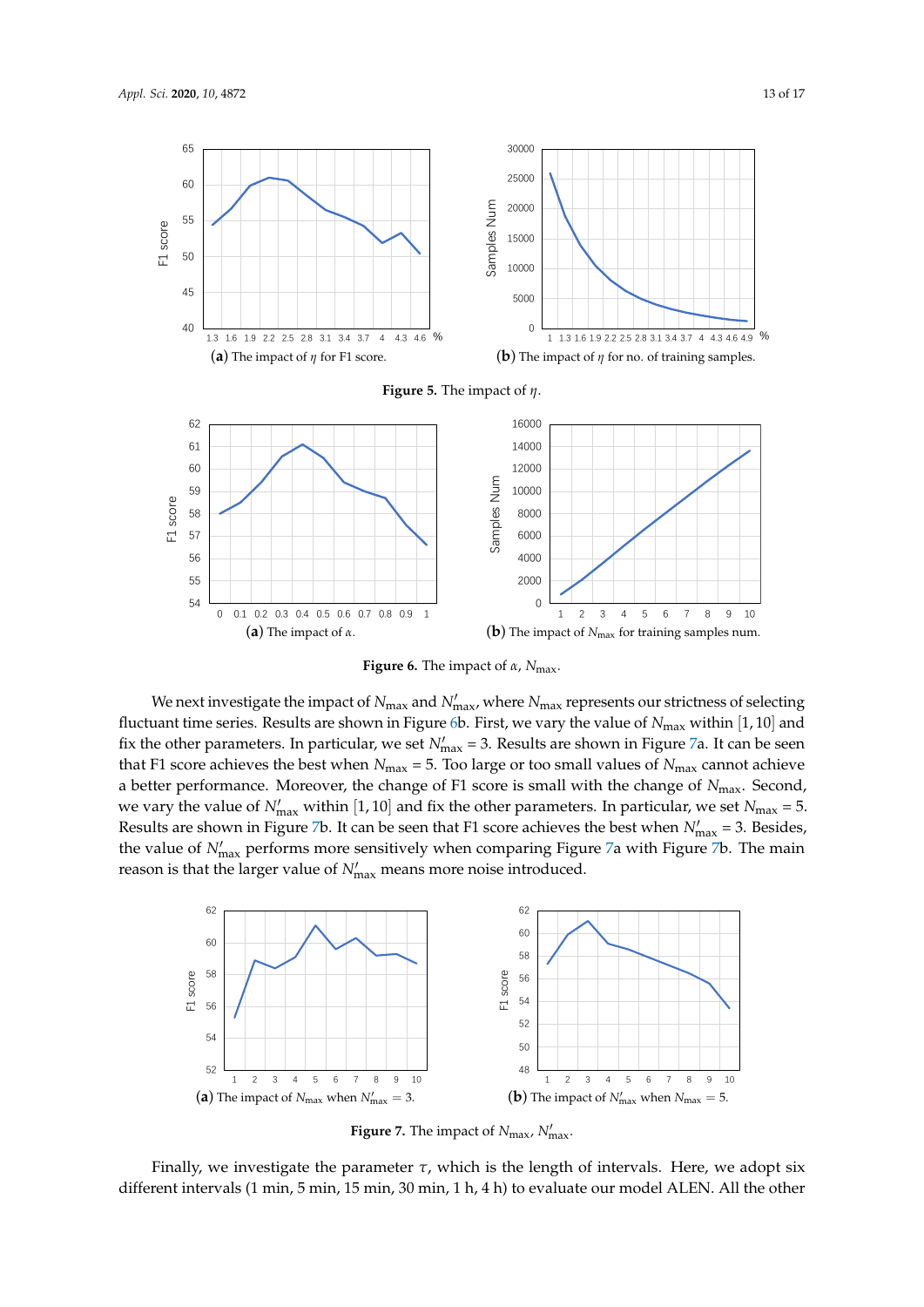<span id="page-13-0"></span>parameters are tuned to the best. The results are shown in Table [4.](#page-13-0) It demonstrates that the 15 min interval is better than the others and the best *η* is 2.2%. In particular, the best *η* at 15 min, 30 min, 1 h and 4 h is not much different.

| Interval         | $n\%$ | Accuracy $\%$ | <b>Precision</b> % | Recall $\%$ | $F1\%$ |
|------------------|-------|---------------|--------------------|-------------|--------|
| 1 min            | 0.64  | 56.03         | 56.25              | 56.47       | 56.36  |
| $5 \text{ min}$  | 1.4   | 59.15         | 60.15              | 58.01       | 59.06  |
| $15 \text{ min}$ | 22    | 61.15         | 61.10              | 60.93       | 61.01  |
| $30 \text{ min}$ | 2.5   | 59.86         | 59.04              | 59.99       | 59.51  |
| 1 h              | 27    | 57.86         | 57.64              | 57.11       | 57.37  |
| 4 h              | 29    | 57.75         | 57.24              | 58.24       | 57.73  |

**Table 4.** Comparison of Different *τ*.

## 5.6.3. Study of RQ3

We next provide a detailed analysis of our proposed method for practitioners in the field. In particular, we implement two strategies to evaluate our results: namely the buy-only strategy and the long-short strategy. The consideration of the buy-only strategy is that most Bitcoin exchanges do not allow short the Bitcoins. The details of the buy-only strategy is described as follows. If current Bitcoin price (at time *t*) increases (or decrease) over  $\eta$  compared to the price at time  $t - N$  and we use the model ALEN to predict true (or false) at the same time. We buy *n* Bitcoins at next open time. Then, we will sell the Bitcoins through next  $N'_{\text{max}}$  time steps and we sell  $\frac{n}{N'_{\text{max}}}$  Bitcoins every time, which is corresponding to our label definition. The details of the long-short strategy are as follows. First, buying bitcoins is the same as buy-only strategy. In addition, if the price increase (or decrease) over *η* and we use the model ALEN to predict false (or true) at the same time. We will short *n* Bitcoins at next open price. Then, we will buy the bitcoins through  $N'_{\text{max}}$  time steps. More specifically, we buy  $\frac{n}{N'_{\max}}$  Bitcoins at each time step. The simulated results are shown in Figure [8.](#page-13-1)

<span id="page-13-1"></span>

**Figure 8.** Performance of two strategies.

As shown in Figure [8,](#page-13-1) horizontal axis represents the number of trades while the vertical axis represents the portfolio value. An initial portfolio value is set to 1. At each trade, portfolio value adds the profits ratio which is calculated by (sell-price - buy-price)/buy-price. The performance of the long-short strategy is better than the buy-only strategy when compared Figure [8b](#page-13-1) with Figure [8a](#page-13-1). The main reason is that the buy-only strategy misses the profit from shorting the Bitcoins. In addition, Figure [8](#page-13-1) also shows that the profit of shorting Bitcoins contributes more than the profits of longing bitcoins. Overall, it demonstrates the effectiveness of the proposed model ALEN on real-world cryptocurrency market.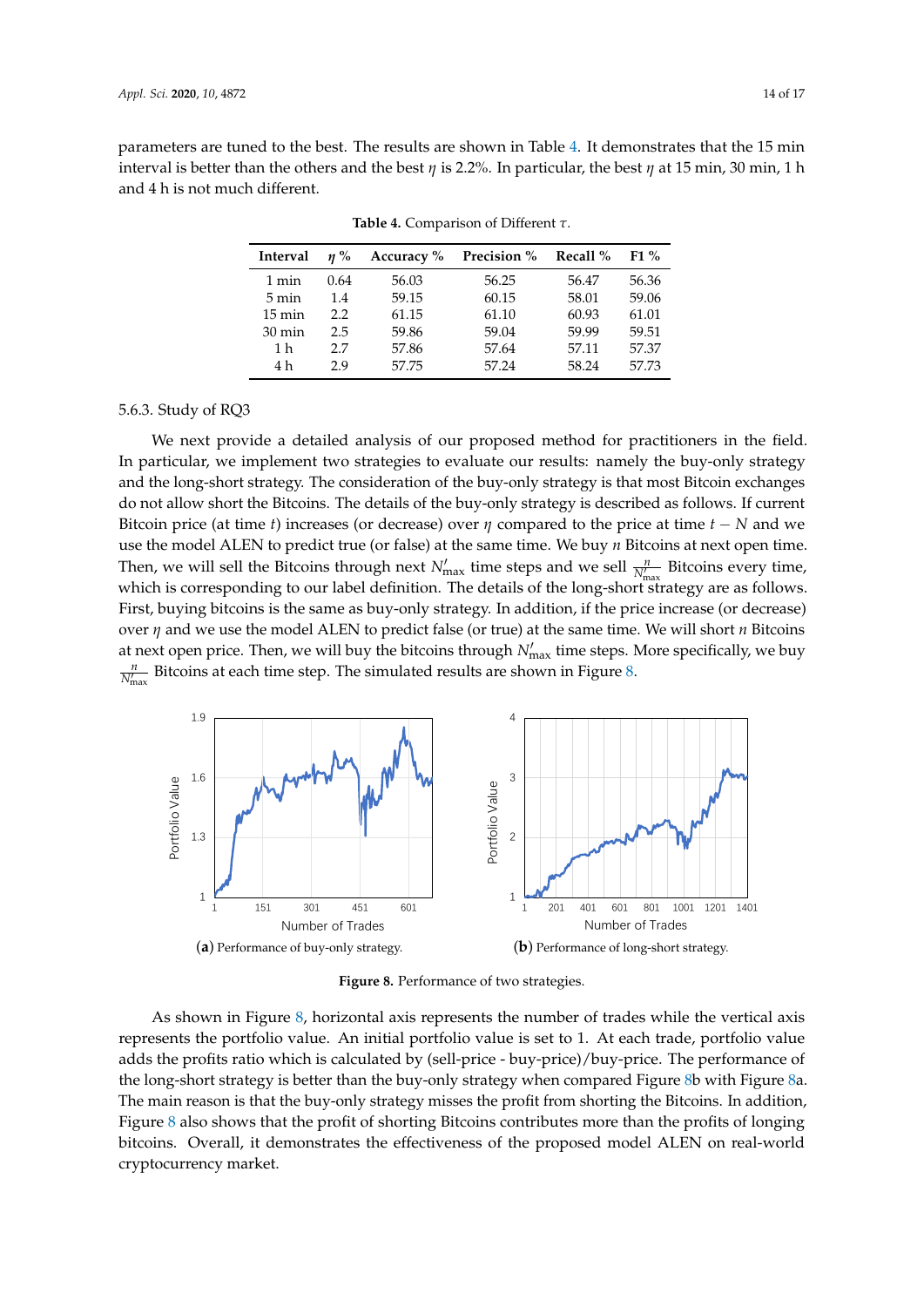## <span id="page-14-9"></span>**6. Conclusions**

In this paper, we investigate the Bitcoin price fluctuation prediction problem in the field of cryptocurrency. The problem can be formally described as follows: will the price keep or reverse if the Bitcoin price anomaly changes (i.e., suddenly rising or falling)? To solve this problem, three kinds of features are carefully designed: basic features, traditional technical trading indicators, and features generated by DAEs. The novel proposed model ALEN cannot only capture the representation of Bitcoin but also aggregate the hidden representation from the related cryptocurrencies. The experimental results show that the designed features are suitable for our presented problem and our proposed ALEN model achieves the state-of-the-art superior performance among all baselines. Moreover, we evaluate the impact of various parameters on our problems. Our study may potentially pave the way toward a real trading environment by investors in the future.

**Author Contributions:** Conceptualization, Y.L., H.-N.D.; methodology, Y.L.; validation, H.-N.D, Y.L.; formal analysis, Y.L., Z.Z. H.-N.D.; investigation, Y.L.; data curation, Y.L.,Z.Z.; writing—original draft preparation, Y.L., H.-N.D.; writing—review and editing, Y.L., H.-N.D.; supervision, Y.L., H.-N.D., Z.Z.; project administration, Y.L. All authors have read and agreed to the published version of the manuscript.

**Funding:** The work described in this paper was supported by the National Key Research and Development Program (2016YFB1000101) , the National Natural Science Foundation of China (U1811461, 61722214) and Macao Science and Technology Development Fund under Macao Funding Scheme for Key R & D Projects (0025/2019/AKP).

**Conflicts of Interest:** The authors declare no conflict of interest.

## **References**

- <span id="page-14-0"></span>1. Nakamoto, S. Bitcoin: A Peer-To-Peer Electronic Cash System. Bitcoin. 2008. Available online: [https:](https://git.dhimmel.com/bitcoin-whitepaper/) [//git.dhimmel.com/bitcoin-whitepaper/](https://git.dhimmel.com/bitcoin-whitepaper/) (accessed on 15 March 2018).
- <span id="page-14-1"></span>2. Corbet, S.; Lucey, B.; Urquhart, A.; Yarovaya, L. Cryptocurrencies as a financial asset: A systematic analysis. *Int. Rev. Financ. Anal.* **2019**, *62*, 182–199. [\[CrossRef\]](http://dx.doi.org/10.1016/j.irfa.2018.09.003)
- <span id="page-14-2"></span>3. Zheng, Z.; Xie, S.; Dai, H.; Chen, X.; Wang, H. An overview of blockchain technology: Architecture, consensus, and future trends. In Proceedings of the 2017 IEEE International Congress on Big Data (BigData Congress), Honolulu, HI, USA, 25–30 June 2017; pp. 557–564.
- <span id="page-14-3"></span>4. Zheng, Z.; Xie, S.; Dai, H.N.; Chen, X.; Wang, H. Blockchain challenges and opportunities: A survey. *Int. J. Web Grid Serv.* **2018**, *14*, 352–375. [\[CrossRef\]](http://dx.doi.org/10.1504/IJWGS.2018.095647)
- <span id="page-14-4"></span>5. Chen, W.; Wu, J.; Zheng, Z.; Chen, C.; Zhou, Y. Market Manipulation of Bitcoin: Evidence from Mining the Mt. Gox Transaction Network. In Proceedings of the IEEE INFOCOM 2019-IEEE Conference on Computer Communications, Paris, France, 29 April–2 May 2019; pp. 964–972.
- <span id="page-14-5"></span>6. Wang, L.X. Dynamical models of stock prices based on technical trading rules part I: The models. *IEEE Trans. Fuzzy Syst.* **2014**, *23*, 787–801. [\[CrossRef\]](http://dx.doi.org/10.1109/TFUZZ.2014.2327994)
- <span id="page-14-6"></span>7. Qin, Y.; Song, D.; Cheng, H.; Cheng, W.; Jiang, G.; Cottrell, G.W. A dual-stage attention-based recurrent neural network for time series prediction. In Proceedings of the 26th International Joint Conference on Artificial Intelligence, Melbourne, Australia, 19–25 August 2017; pp. 2627–2633.
- <span id="page-14-7"></span>8. Feng, F.; Chen, H.; He, X.; Ding, J.; Sun, M.; Chua, T.S. Enhancing stock movement prediction with adversarial training. In Proceedings of the 28th International Joint Conference on Artificial Intelligence, Macao, China, 10–16 August 2019; AAAI Press: Menlo Park, CA, USA, 2019; pp. 5843–5849.
- <span id="page-14-8"></span>9. Feng, F.; He, X.; Wang, X.; Luo, C.; Liu, Y.; Chua, T.S. Temporal relational ranking for stock prediction. *ACM Trans. Inf. Syst. (TOIS)* **2019**, *37*, 1–30. [\[CrossRef\]](http://dx.doi.org/10.1145/3309547)
- <span id="page-14-10"></span>10. Zheng, Z.; Xie, S.; Dai, H.N.; Chen, W.; Chen, X.; Weng, J.; Imran, M. An Overview on Smart Contracts: Challenges, Advances and Platforms. *Future Gener. Comput. Syst.* **2020**, *105*, 475–491. [\[CrossRef\]](http://dx.doi.org/10.1016/j.future.2019.12.019)
- <span id="page-14-11"></span>11. Xie, S.; Zheng, Z.; Chen, W.; Wu, J.; Dai, H.N.; Imran, M. Blockchain for cloud exchange: A survey. *Comput. Electr. Eng.* **2020**, *81*, 106526. doi[:10.1016/j.compeleceng.2019.106526.](https://doi.org/https://doi.org/10.1016/j.compeleceng.2019.106526) [\[CrossRef\]](http://dx.doi.org/10.1016/j.compeleceng.2019.106526)
- <span id="page-14-12"></span>12. Dyhrberg, A.H. Bitcoin, gold and the dollar—A GARCH volatility analysis. *Financ. Res. Lett.* **2016**, *16*, 85–92. [\[CrossRef\]](http://dx.doi.org/10.1016/j.frl.2015.10.008)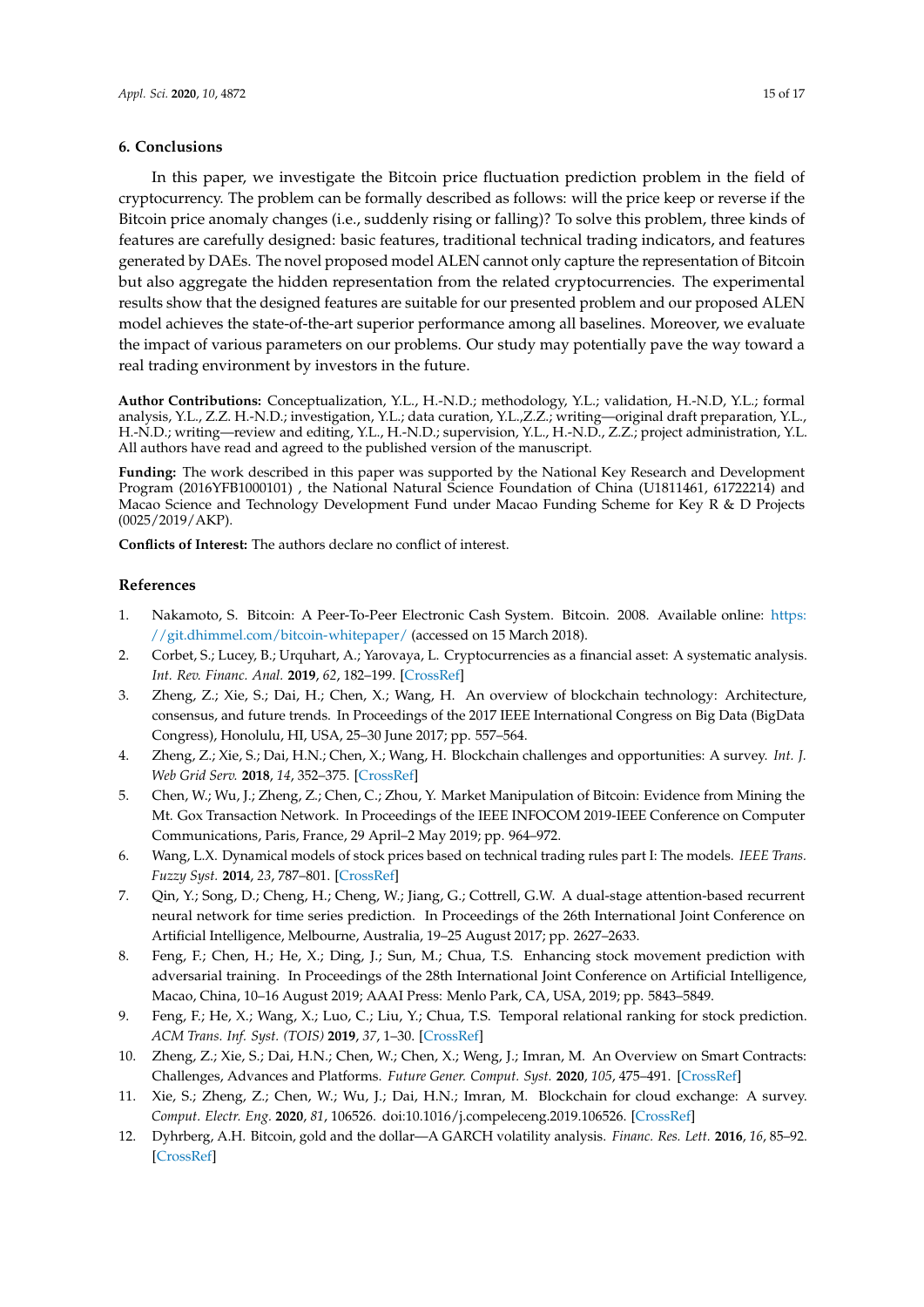- <span id="page-15-0"></span>13. Katsiampa, P. Volatility estimation for Bitcoin: A comparison of GARCH models. *Econ. Lett.* **2017**, *158*, 3–6. [\[CrossRef\]](http://dx.doi.org/10.1016/j.econlet.2017.06.023)
- 14. Baur, D.G.; Dimpfl, T.; Kuck, K. Bitcoin, gold and the US dollar—A replication and extension. *Financ. Res. Lett.* **2018**, *25*, 103–110. [\[CrossRef\]](http://dx.doi.org/10.1016/j.frl.2017.10.012)
- <span id="page-15-1"></span>15. Chu, J.; Chan, S.; Nadarajah, S.; Osterrieder, J. GARCH modelling of cryptocurrencies. *J. Risk Financ. Manag.* **2017**, *10*, 17. [\[CrossRef\]](http://dx.doi.org/10.3390/jrfm10040017)
- <span id="page-15-2"></span>16. Eyal, I.; Sirer, E.G. Majority is not enough: Bitcoin mining is vulnerable. In Proceedings of the International Conference on Financial Cryptography and Data Security, Christ Church, Barbados, 3–7 March 2014; pp. 436–454.
- <span id="page-15-3"></span>17. Gandal, N.; Hamrick, J.; Moore, T.; Oberman, T. Price manipulation in the Bitcoin ecosystem. *J. Monet. Econ.* **2018**, *95*, 86–96. [\[CrossRef\]](http://dx.doi.org/10.1016/j.jmoneco.2017.12.004)
- <span id="page-15-4"></span>18. Cheah, E.T.; Fry, J. Speculative bubbles in Bitcoin markets? An empirical investigation into the fundamental value of Bitcoin. *Econ. Lett.* **2015**, *130*, 32–36. [\[CrossRef\]](http://dx.doi.org/10.1016/j.econlet.2015.02.029)
- <span id="page-15-5"></span>19. Chen, Z.; Li, C.; Sun, W. Bitcoin price prediction using machine learning: An approach to sample dimension engineering. *J. Comput. Appl. Math.* **2020**, *365*, 112395. [\[CrossRef\]](http://dx.doi.org/10.1016/j.cam.2019.112395)
- 20. Alessandretti, L.; ElBahrawy, A.; Aiello, L.M.; Baronchelli, A. Anticipating cryptocurrency prices using machine learning. *Complexity* **2018**, *2018*, 8983590 . [\[CrossRef\]](http://dx.doi.org/10.1155/2018/8983590)
- <span id="page-15-6"></span>21. Jain, A.; Tripathi, S.; DharDwivedi, H.; Saxena, P. Forecasting Price of Cryptocurrencies Using Tweets Sentiment Analysis. In Proceedings of the 2018 Eleventh International Conference on Contemporary Computing (IC3),Noida, India, 2–4 August 2018; pp. 1–7.
- <span id="page-15-7"></span>22. Kumar, D.; Rath, S. Predicting the Trends of Price for Ethereum Using Deep Learning Techniques. In *Artificial Intelligence and Evolutionary Computations in Engineering Systems*; Springer: Berlin/Heidelberg, Germany, 2020; pp. 103–114.
- 23. Livieris, I.E.; Pintelas, E.; Stavroyiannis, S.; Pintelas, P. Ensemble Deep Learning Models for Forecasting Cryptocurrency Time-Series. *Algorithms* **2020**, *13*, 121. [\[CrossRef\]](http://dx.doi.org/10.3390/a13050121)
- <span id="page-15-8"></span>24. Ji, S.; Kim, J.; Im, H. A comparative study of Bitcoin price prediction using deep learning. *Mathematics* **2019**, *7*, 898. [\[CrossRef\]](http://dx.doi.org/10.3390/math7100898)
- <span id="page-15-9"></span>25. Huisu, J.; Lee, J.; Ko, H.; Lee, W. Predicting bitcoin prices by using rolling window lstm model. In Proceedings of the KDD Data Science in Fintech Workshop, London, UK, 19–23 August 2018.
- <span id="page-15-10"></span>26. McNally, S.; Roche, J.; Caton, S. Predicting the price of bitcoin using machine learning. In Proceedings of the 2018 26th Euromicro International Conference on Parallel, Distributed and Network-based Processing (PDP), Cambridge, UK, 21–23 March 2018; pp. 339–343.
- <span id="page-15-11"></span>27. Wu, C.H.; Lu, C.C.; Ma, Y.F.; Lu, R.S. A new forecasting framework for bitcoin price with LSTM. In Proceedings of the 2018 IEEE International Conference on Data Mining Workshops (ICDMW), Singapore, 17–20 November 2018; pp. 168–175.
- <span id="page-15-12"></span>28. Dutta, A.; Kumar, S.; Basu, M. A Gated Recurrent Unit Approach to Bitcoin Price Prediction. *J. Risk Financ. Manag.* **2020**, *13*, 23. [\[CrossRef\]](http://dx.doi.org/10.3390/jrfm13020023)
- <span id="page-15-13"></span>29. Greaves, A.; Au, B. *Using the Bitcoin Transaction Graph to Predict the Price of Bitcoin*; Stanford University: Stanford, CA, USA, 2015.
- <span id="page-15-14"></span>30. Kurbucz, M.T. Predicting the price of Bitcoin by the most frequent edges of its transaction network. *Econ. Lett.* **2019**, *184*, 108655. [\[CrossRef\]](http://dx.doi.org/10.1016/j.econlet.2019.108655)
- <span id="page-15-15"></span>31. Jang, H.; Lee, J. An empirical study on modeling and prediction of bitcoin prices with bayesian neural networks based on blockchain information. *IEEE Access* **2017**, *6*, 5427–5437. [\[CrossRef\]](http://dx.doi.org/10.1109/ACCESS.2017.2779181)
- <span id="page-15-16"></span>32. Achelis, S.B. *Technical Analysis from A to Z*; McGraw Hill: New York, NY, USA, 2001.
- <span id="page-15-17"></span>33. Vincent, P.; Larochelle, H.; Lajoie, I.; Bengio, Y.; Manzagol, P.A. Stacked denoising autoencoders: Learning useful representations in a deep network with a local denoising criterion. *J. Mach. Learn. Res.* **2010**, *11*, 3371–3408.
- <span id="page-15-18"></span>34. Hochreiter, S.; Schmidhuber, J. Long short-term memory. *Neural Comput.* **1997**, *9*, 1735–1780. [\[CrossRef\]](http://dx.doi.org/10.1162/neco.1997.9.8.1735) [\[PubMed\]](http://www.ncbi.nlm.nih.gov/pubmed/9377276)
- <span id="page-15-19"></span>35. Li, Y.; Zheng, W.; Zheng, Z. Deep Robust Reinforcement Learning for Practical Algorithmic Trading. *IEEE Access* **2019**, *7*, 108014–108022. [\[CrossRef\]](http://dx.doi.org/10.1109/ACCESS.2019.2932789)
- <span id="page-15-20"></span>36. Kingma, D.P.; Ba, J. Adam: A method for stochastic optimization. *arXiv* **2014**, arXiv:1412.6980.